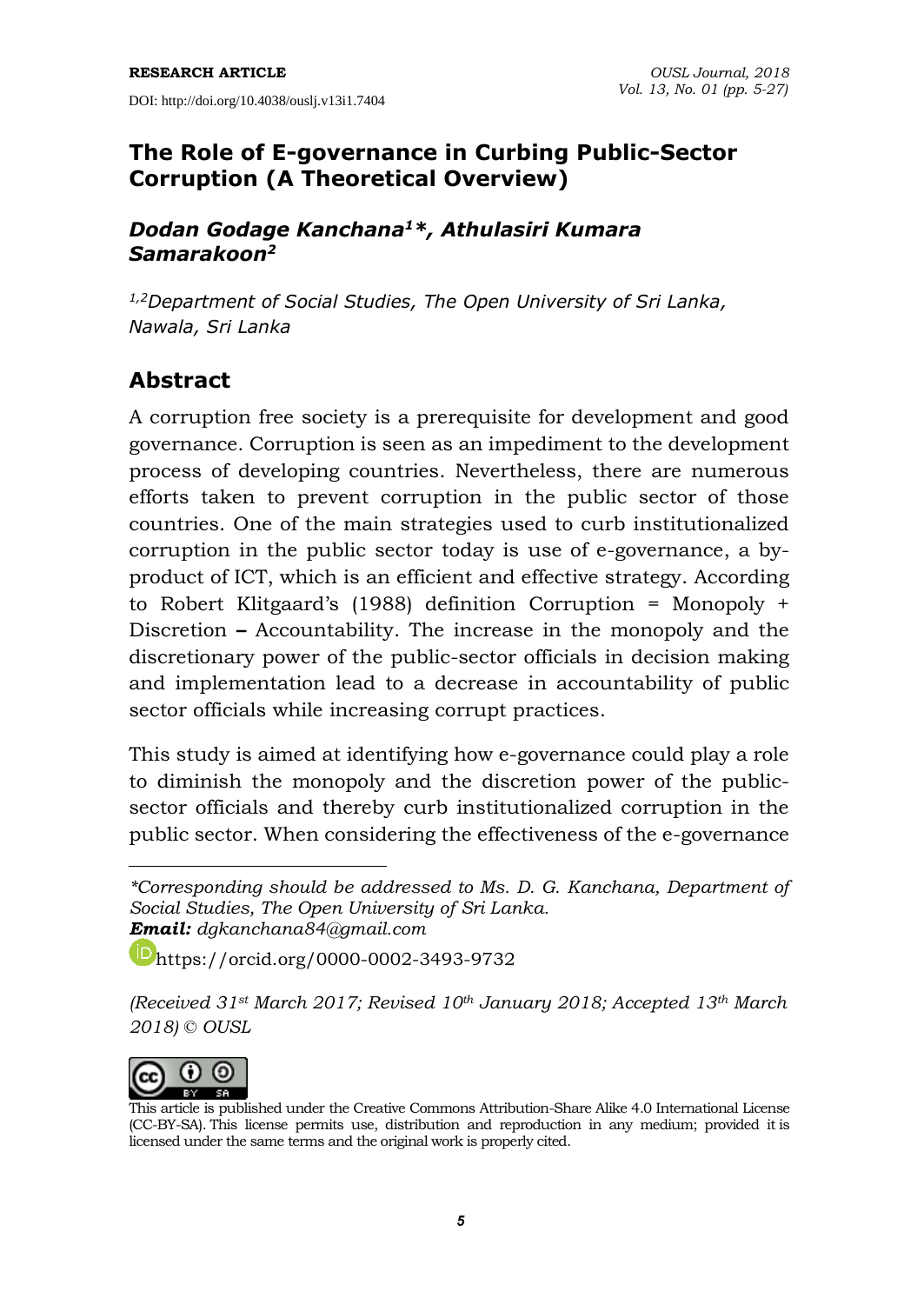as a strategy, some of the examples were drawn from the Sri Lankan context.

The study is based on secondary data. Books, articles, statistical records, relevant reports and websites were used as the sources of data. Largely a descriptive analysis method was used in the analysis of data. The study reveals that the use of ICT enhances transparency and accountability of public sector activities; and by being more accountable in the performance of their duties goods and services are efficiently being provided to the public.

**Key words:** Corruption, Public Sector Institutions, E-governance, Sri Lanka.

## **Introduction**

Corruption is recognized as a major impediment for development and good governance mostly in the developing world though it is never confined to that region only. However, extreme poverty, violence and political discrimination in the developing world are further aggravated due to the existence of extreme corruption in those countries. As Iqbal and Seo (2008, 51) point out corruption is "sky high", "very serious", "an epidemic", "highly common", "a social ill", "a major crisis", "at an alarming stage", and "extreme" in the Third World.

Even though e-governance is not the first and last method to curb corruption in the public sector, it is being practiced very efficiently in the developed countries and in a few developing countries as well. In general, developing countries have succeeded much in implementing e-governance. Their efforts to apply the tools and strategies of egovernance have been visible since the last couple of decades.

According to the United Nations E-government Survey 2014, 20 Asian countries practice e-governance well to achieve good governance while reducing corrupt practices. These countries are: The Republic of Korea, Singapore, Japan, Israel, Bahrain, Malaysia, Sri Lanka (United Nations Department of Economic and Social Affairs, 2014, 28). There are examples of other developing countries that have taken some sort of initiatives to establish e-governance to reduce corruption even though they have lagged in the implementation of e-governance.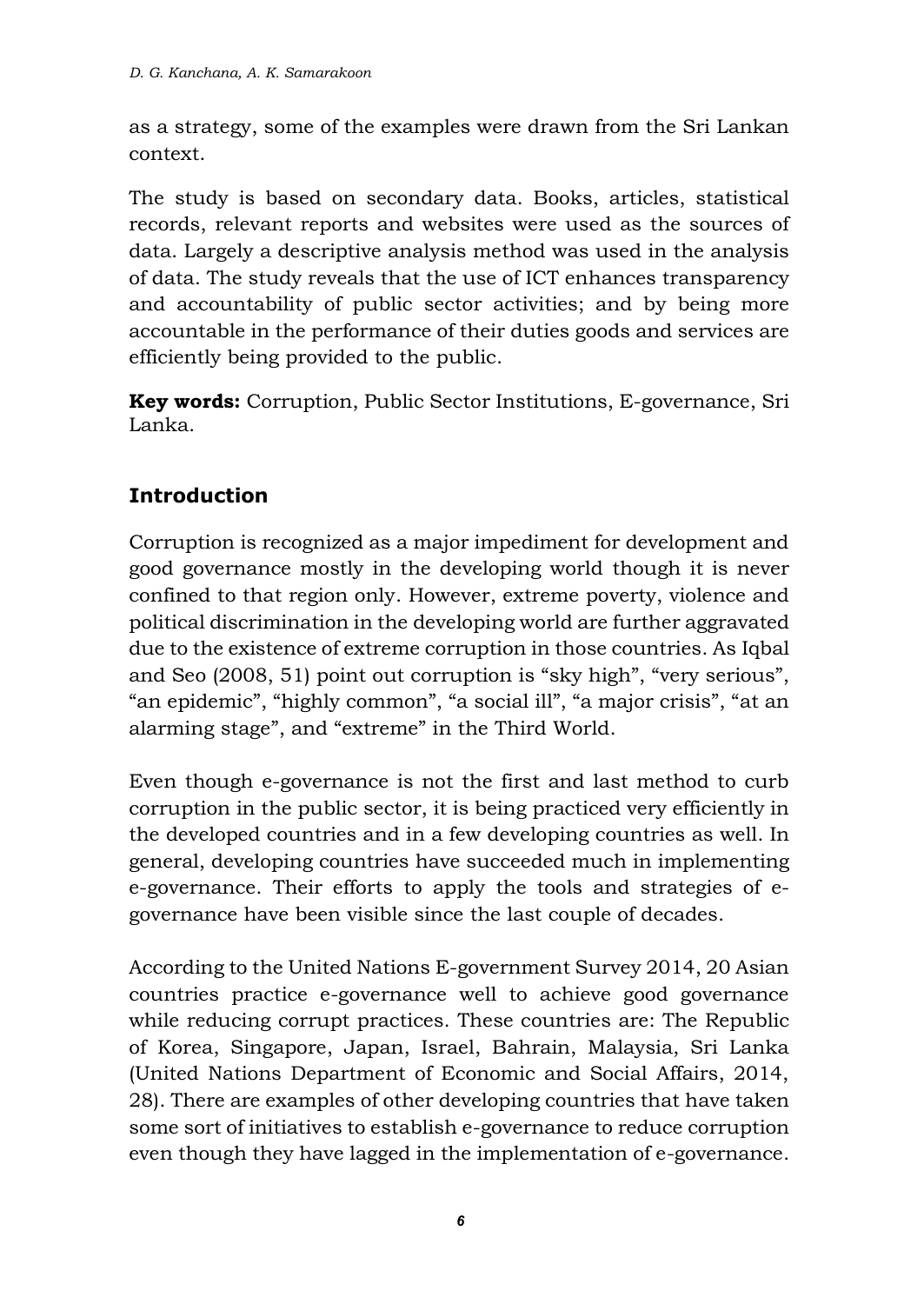International organizations such as the World Bank (WB), Transparency International (TI), and the United Nations Development Programme (UNDP) provide evidence of the misuse of public money and property and its adverse impact on governance. Furthermore, those organizations often try to encourage developing countries to move from traditional method of governance to the use of modern technology such as the application of ICT skills for the improvement of good governance practices.

Lee's (2017) research on *The Impact of E-government on Corruption Control* in 172 countries and found that the level of E-government development positively affects corruption control in each of those countries. Also, the impact of corruption control through Egovernment is strong in non-OECD (The Organization for Economic Co-operation and Development) countries but it is not so in OECD countries (Lee 2017:28) because they have already developed socially and economically and are equipped with all the bases for a transparent government and corruption management through Egovernment. When it comes to the non-OECD countries, since they are currently developing in all fields, E-government development can contribute more effectively to creating a transparent government (Lee: 2017:28).

So, it is clear that e-governance has its own potential to ensure transparency and accountability by reducing administrative mal practices such as public-sector monopoly and the discretion.

#### **Statement of the Problem**

According to donors' perspective, corruption is the greatest obstacle to economic development and it is discounting the rule of law. The institutional framework and capacity are essential requirements for economic development. A huge amount of public money and public property are being wasted due to corruption in public sector institutions. Such corruption directly and indirectly contributes to the deprivation of the poor. Corruption in any sense undermines the institutions, ethical values and justice. The Global Forum II which was held in Hague in 2001 on Fighting Corruption and Safeguarding Integrity (Iqbal and Seo, 2008, 52) described corruption as "a virus capable of crippling government, discrediting public institutions and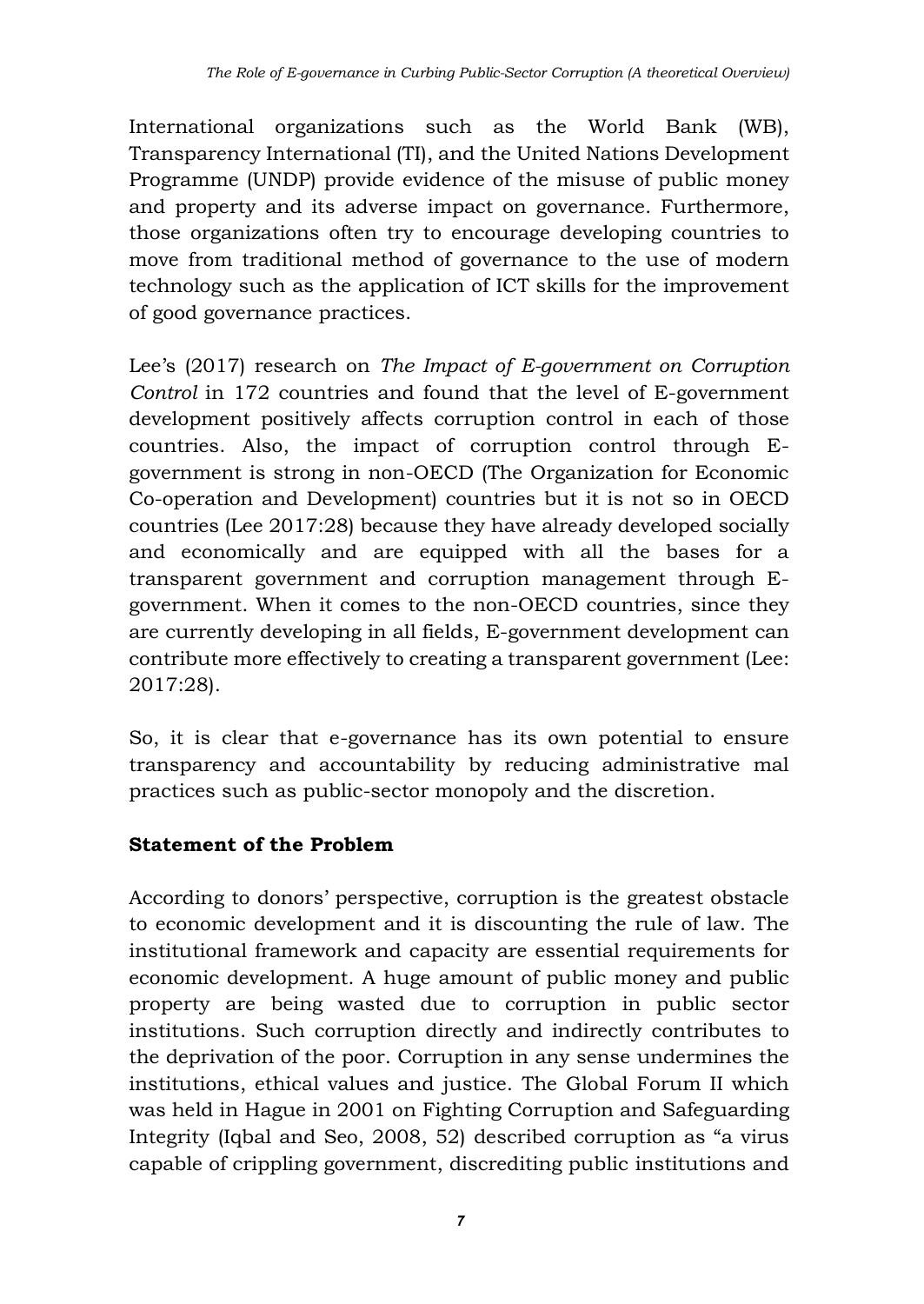private co-operation and having a devastating impact on the human rights of populations" (Ibid). If citizens have access to information in a transparent manner, it enhances the responsibility and accountability of the governing process by reducing the monopoly of power and the exercise of discretion. Robert Klitgaard (1988) defined corruption by providing an equation, i.e., Corruption = Monopoly + Discretion **-** Accountability. The possibility of corruption is proportional to the monopoly of power and the exercise of discretion (Lee: 2017). In other words, if the institutional background is strengthened to prevent the increase of institutional monopoly and discretion, then the institutional accountability will increase. Most of the studies have already revealed that e-governance has that potentiality. Consequently, this study was directed by the research problem of how e-governance can play a role in diminishing the monopoly of power and the exercise of discretion thereby curbing the corruption in public-sector institutions.

## **Objective**

The main objective of this paper was to identify how e-governance can play a role to reduce the monopoly and the discretion power of the public-sector officials thereby curbing the institutionalized corruption in the public sector with special reference to the Sri Lankan context.

## **Methodology**

This study was qualitative in nature and it used sources such as books, articles, statistical records, relevant reports and websites as the secondary data collecting means. In this paper, since the motive was to undertake a theoretical analysis on the concept of egovernance and to find out how its strength would support in transforming a public sector working environment to more accountable, transparent and reliable place and thereby reducing the monopoly of power and the discretion, this was not an in-depth analysis on the Sri Lankan context. However, some of the examples were drawn to explain the varieties of capabilities of e-governance in curbing public-sector corruption and to explain the issues in the implementation of e-governance in Sri Lanka. The nature of the presentation of findings is mostly become descriptive.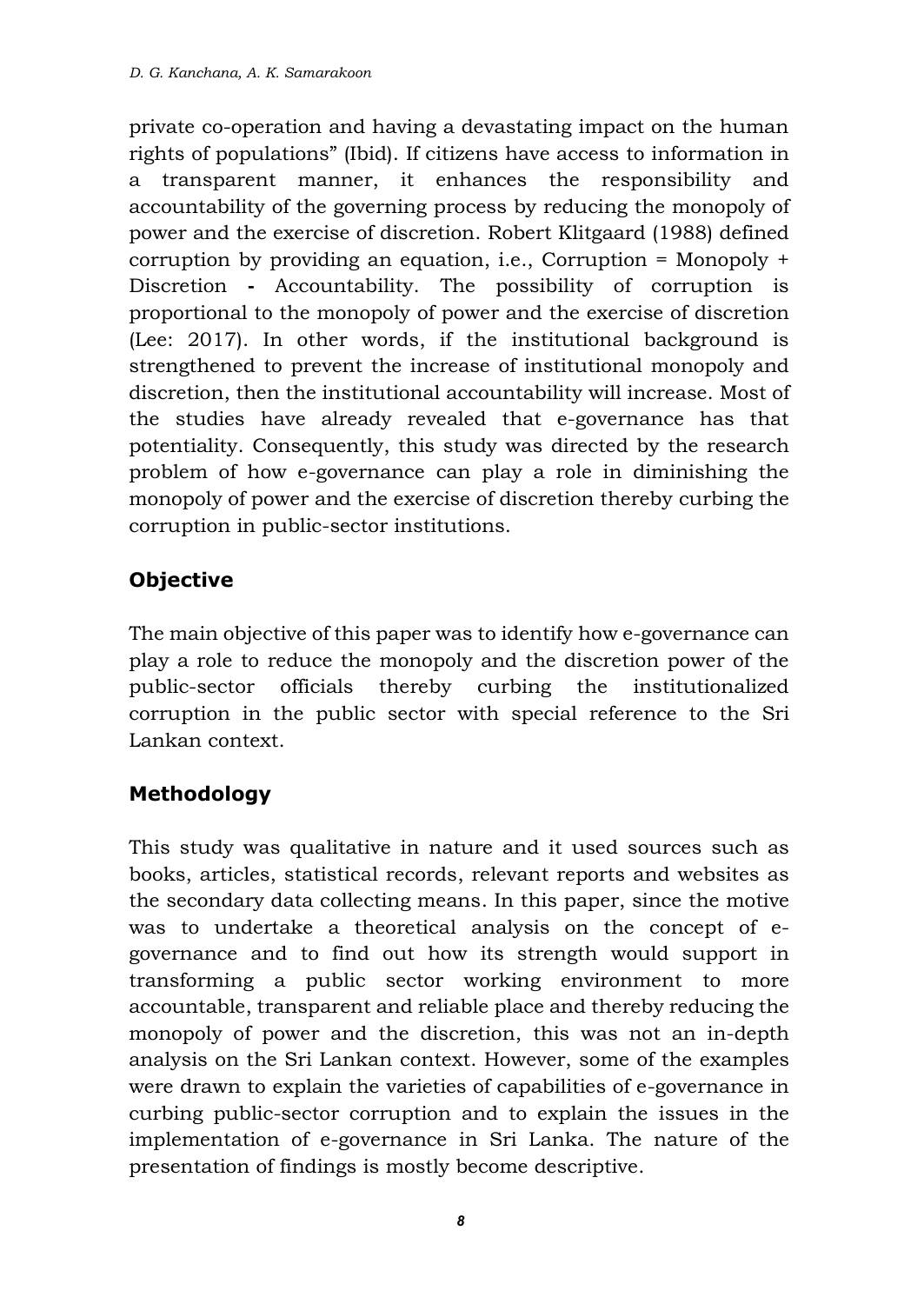### **Theoretical Framework**

#### *Governance, E-governance and E-government*

There is no standard definition for the term e-governance. Different organizations and institutions use their own way to define the same. Occasionally, the term 'e-government' is also used instead of 'egovernance'. 'Governance' and 'government' are not synonyms. The term 'governance' may be described as a process by which a society steers itself. In this process, the State, Private Enterprise and Civil Society interact with each other, articulate their interests, exercise their rights and obligations and mediate their differences (Saxena, 2005, 313). In other words, citizens and organizations are sharing their goals, interests by creating, and executing decisions and actions. Those citizens and organizations may or may not have formal authority and policing power (Iqbal and Seo, 2008, 54). 'Government' refers to an institution which exercises the authority derived from a society in a legal and formal manner. Similarly, there is a difference between e-governance and e-government. "E-governance (Electronic Governance) or Digital governance is the effective use of information technology to improve the system of governance that is in place, and thus provide better services to the citizens" (Saxena, 2005, 313). As such e-government can be taken as the first step of e-governance. It can also be defined as "the use of emerging ICTs such as the Internet, World Wide Web (WWW) and mobile phones to deliver information and services to citizens and business (Iqbal and Seo, 2008, 55).

The World Bank definition on e-governance can be mentioned as follows.

> *"E-Government refers to the use of information technologies (such as Wide Area Networks, the Internet, and mobile computing) by government agencies that have the ability to transform relations with citizens, businesses, and other arms of government. These technologies can serve a variety of different ends: better delivery of government services to citizens, improved interactions with business and industry, citizen empowerment through access to information, or more efficient government management. The resulting benefits can be less corruption, increased transparency, greater convenience, revenue growth, and/or cost*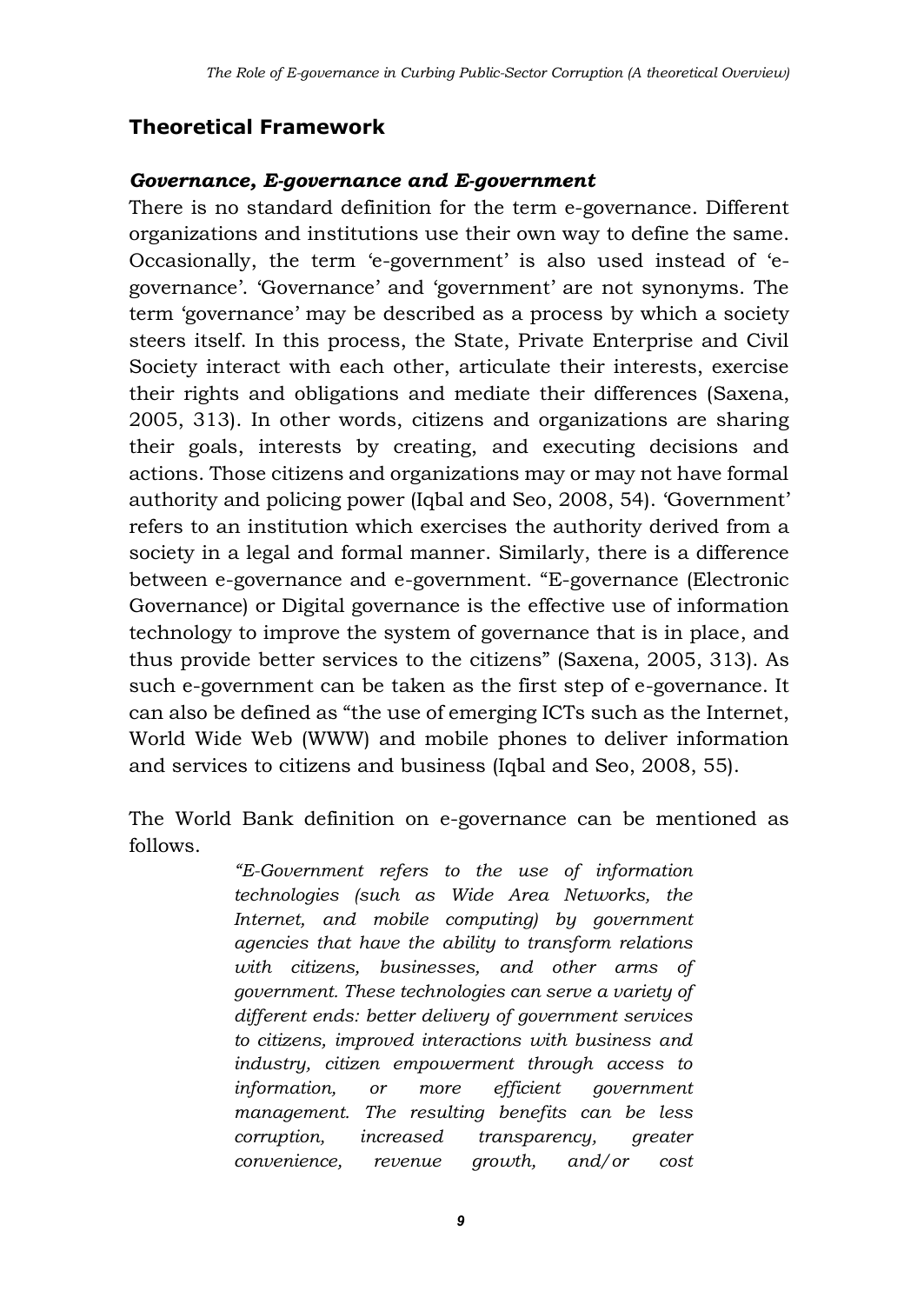*reductions."* (World Bank Website; Accessed on: 26/10/2014].

The United Nations defined e-government as "utilizing the Internet and the world-wide-web for delivering government information and services to citizens" (Palvia and Sharma, n.d: 01). A government can also govern the country through electronic tools. Besides, it has more authoritative power to encourage the use of ICT in a broader sense of governance. The strategic objective of e-governance is to support and simplify governance for all parties―government, citizens and businesses (Backus, 2001, 03). It further provides citizens access to information and make them aware of the political process, services and choices available. Finally, a transition from passive information access to active citizen participation can be seen by informing, representing, encouraging, consulting and involving the citizens (Backus, 2001, 03).

#### *Initiatives of E-government*

The initiatives of the E-government can be categorized as follows.

| 0 <sub>1</sub><br>Government to<br>Interaction among government officials<br>within an office or offices. Eg. Using e-mail<br>Government<br>(G2G, internal),<br>for internal government communication.<br>02<br>Giving services to employees. Eg. Pension<br>Government to<br>Management System.<br>Employees (G2E, |           |  |
|---------------------------------------------------------------------------------------------------------------------------------------------------------------------------------------------------------------------------------------------------------------------------------------------------------------------|-----------|--|
|                                                                                                                                                                                                                                                                                                                     |           |  |
|                                                                                                                                                                                                                                                                                                                     |           |  |
|                                                                                                                                                                                                                                                                                                                     |           |  |
|                                                                                                                                                                                                                                                                                                                     | internal) |  |
| Government services for the business<br>03<br>Government to                                                                                                                                                                                                                                                         |           |  |
| societies. Eg. Government Procurement<br>Business (G2B,                                                                                                                                                                                                                                                             |           |  |
| Process through the Internet.<br>external)                                                                                                                                                                                                                                                                          |           |  |
| Creating interaction among government<br>04<br>Government to                                                                                                                                                                                                                                                        |           |  |
| Citizens (G2C,<br>and citizens. Eg. Government services                                                                                                                                                                                                                                                             |           |  |
| through the Internet such as online<br>external)                                                                                                                                                                                                                                                                    |           |  |
| publication of government examination                                                                                                                                                                                                                                                                               |           |  |
| results, job announcements and                                                                                                                                                                                                                                                                                      |           |  |
| application-downloading facilities.                                                                                                                                                                                                                                                                                 |           |  |

(Source: Iqbal and Seo, 2008: 53).

#### **Figure 1:** E-government Initiatives

Similarly, the above-mentioned interactions of the main groups of egovernance can be figured out as follows.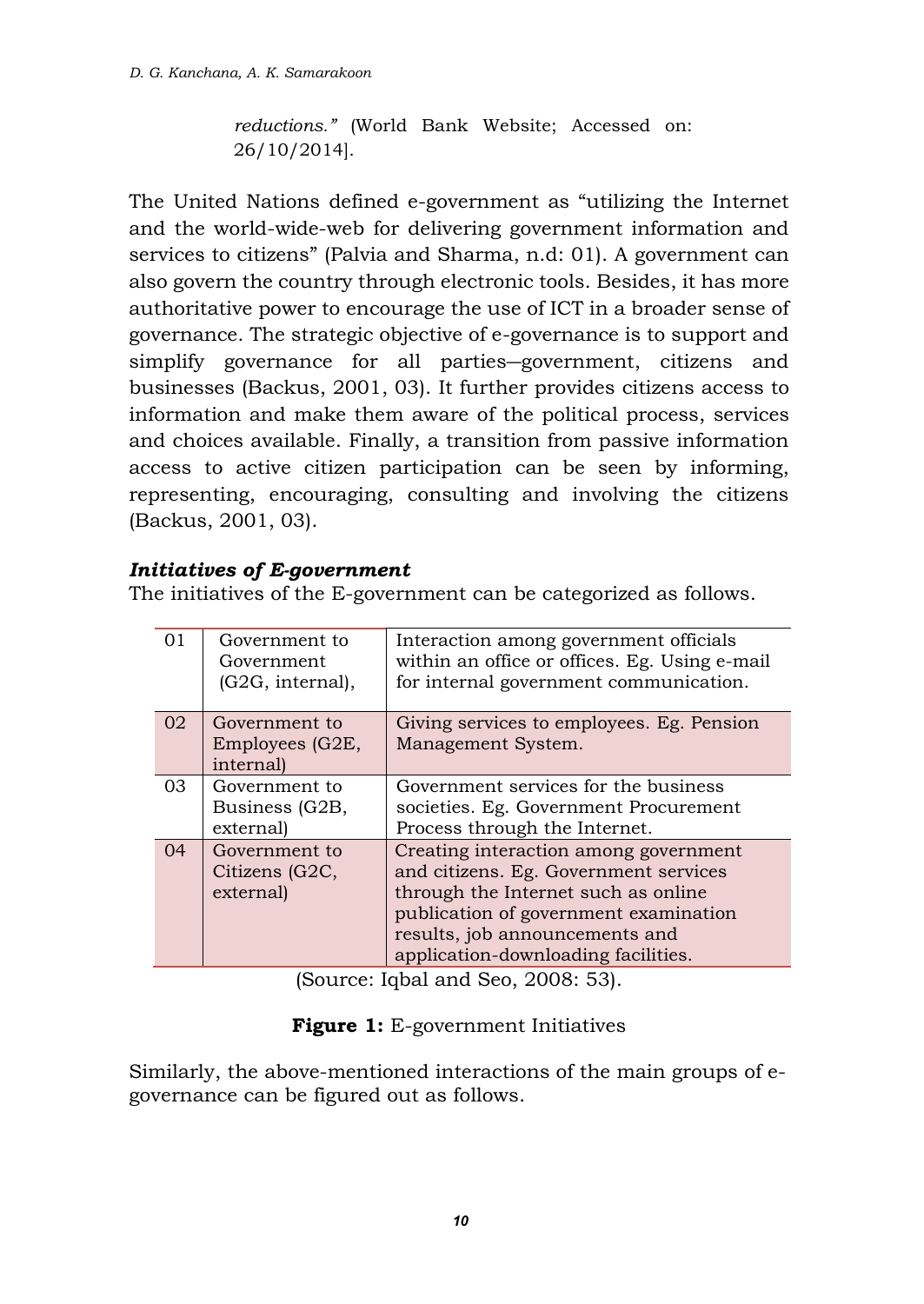

(Source: Backus, 2001:04).

**Figure 2**: Interactions between main groups in e-governance

E-governance is not merely a government website available on the Internet. It is more than that. It must determine all the political, social, economic, technological etc. factors. A government can start the process of e-governance simply but later it must follow other phases to be supportive of the complex demands of people. The process of e-governance consists of four phases as shown in the Egovernance Maturity Model (Figure 03) developed by Gartner (An International E-business Research Consultancy Firm) (Backus, 2001: 05). This model includes four phases such as Information, Interaction, Transaction and Transformation (Backus, 2001: 05). The government may not be able to establish all the phases at the same time but after starting the first phase, the other phases will be gradually developed in response to the demands of people. Its gradual increase will correspondingly enhance the value towards the citizens/business/employees/government. The complexity of the process of e-governance is illustrated in Figure 03.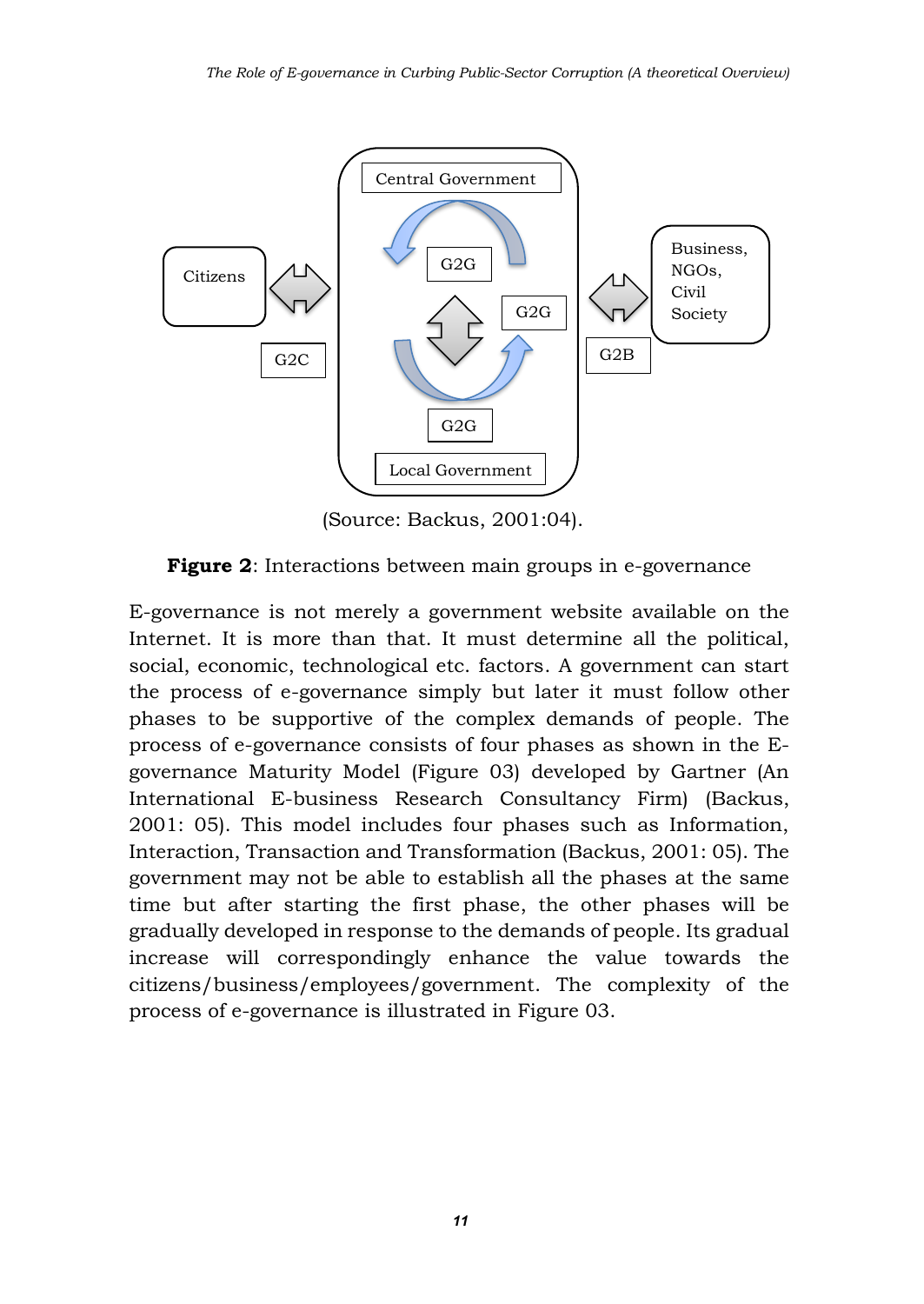



**Increasing complexity** (Source: Backus, 2001:05).

**Figure 3:** Gartner's E-governance Maturity Model

In Phase 01, the display of information through a website in the Internet can be seen. For example, if it is a G2C, the information may be related to the institutional vision, mission, structure, addresses, opening hours, responsible employee details, rules and regulations etc. In Phase 02, G2C interaction will be going on with the activities of downloading forms on websites, filling applications with the help of online facilities and submitting (permits, death/birth certificates), e-mails etc. The third phase is more complex and the use of paperless transactions with legal certification and the use of digital signatures can be seen. For example, license application renewals, vehicle registration, payments of taxes, tickets and fines could be achieved by maintaining personal accounts such as *myfines*, *mytax, mylicenses*. In the fourth phase, there may be personalized websites with integrated personal accounts for all services (Backus, 2001: 05). The change of traditional government culture into e-culture is visible at this stage. Throughout these four phases, the most important factor is mutual understanding of each party and the increase in dealings through the help of technology.

#### *Defining Corruption*

There is no commonly accepted single definition of corruption. Many researchers and research organizations have presented different interpretations on corruption based on their research activities. According to Saidman (1978, 48) it includes bribery, extortion,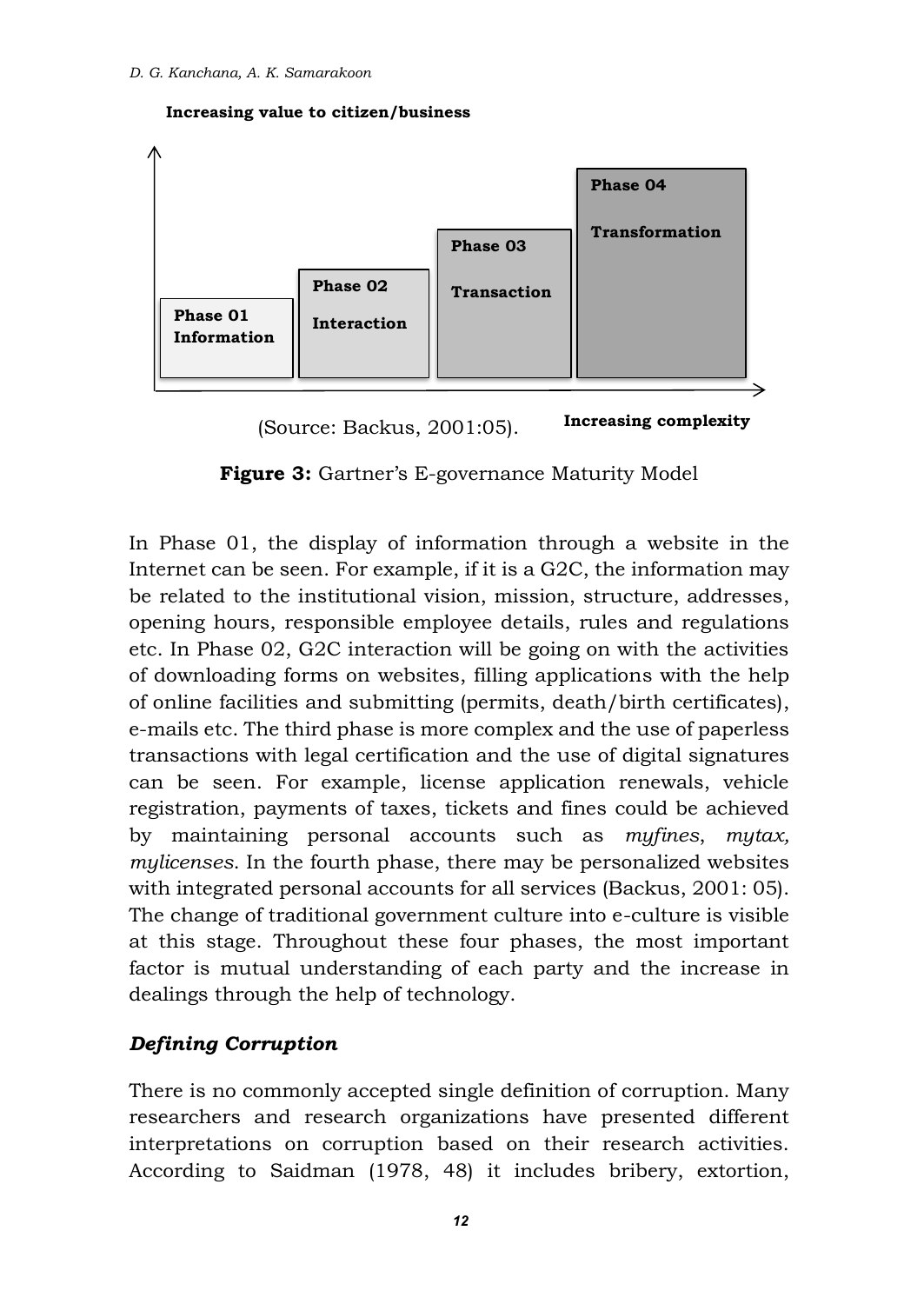speculation and nepotism of public officials. Government corruption can be considered as the sale by government officials of government property for personal gain (Shleifer and Vishny, 1993:599). For example, government officials collect speed money for providing services such as issuing permits, license etc. Transparency International in its 2014 report on *Curbing Corruption in Public Procurement: A Practical Guide* has defined corruption as:

> *"the abuse of entrusted power for private gain". "Private gain" must be interpreted widely to include gains accruing to the government official, his or her family members, close friends, political party, favorite charity, hometown or a corporate or other entity in which the official or the official's family or close friends have a financial or social interest" (Transparency International, 2014: 06).*

According to Robert Klitgaard (1988), "A corrupt official deviates from the formal duties of a public role because of private-regarding (personal, close family, private clique) pecuniary or status gains; or violates rules against the exercise of certain private-regarding behavior" (Azfar, Lee and Swamy, 2001: 44). Klitgaard has made an equation to define corruption as follows:

**"**Corruption = Monopoly + Discretion – Accountability"

All the public officials have the power specified by the government directly or indirectly to take decisions on worthy services and put them into action and it is called the monopoly of the public-sector officials.

Discretion refers to the freedom to judge or act. Public officials have the freedom of taking decisions according to their own opinions on various matters related to the supply of public goods and services. Accountability refers to being responsible for the execution of duties. For the above equation, when there is a combination of both monopoly and discretion, it results in the decrease in the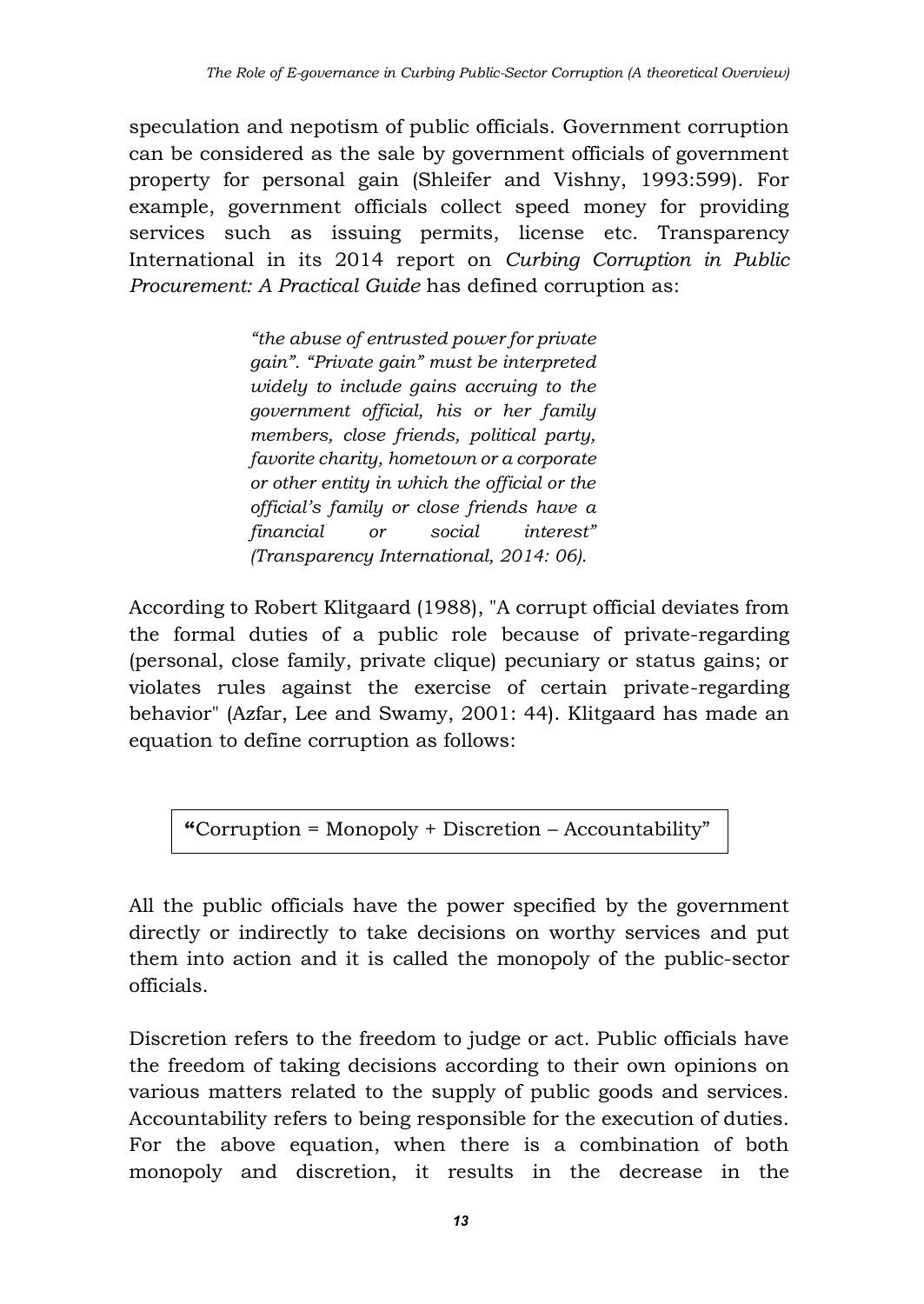accountability of public officials and it tends to increase corrupt practices. Those corrupt practices can be named as misappropriation of public money and equipment, offering favors to people who propose gratification, acceptance of gifts, abuse of official position or power, under assessment of taxes, allotment of lands at cheap rates etc. (Goel, 2007: 200). Eventually, any kind of illegal action to gain a legal service, facility or right can be considered as a corruption. Furthermore, citizens, businessmen, bureaucrats and political representatives are the main stakeholders of the corruption process.

#### *E-governance: Sri Lankan Experiences*

Sri Lanka's e-governance policy originated with the vision of "adopting ICT in all its aspects to make government more efficient and effective, improve access to government services, and create a more citizen centric government" (Information and Communication Technology Agency of Sri Lanka (ICTA), 2009: 01). The government of Sri Lanka officially launched the e-Sri Lanka programme as the first National E-development Programme in 2002 (ICTA, 2009). The main aims were to improve public services, quality of life of the people, poverty eradication and socio-economic development (ICTA, 2009 and Karunasena, 2010). Under the ICT National Policy, all the government organizations can create their own policies and procedures but there should be a unified approach for providing e-government services to achieve the following objectives:

- *I. Improved efficiency and effectiveness of government organizations in Sri Lanka thereby making each government organization's budget go further,*
- *II. Ease and accessibility of government information and services for citizens, and other government organizations,*
- *III. Promote good governance,*
- *IV. Develop ICT competence among government employees,*
- V. *Manage ICT resources in sustainable manner (ICTA, 2009: 02).*

Also, the ICTA as the primary Agency for making ICT policies and actions has thoroughly emphasized the scope of ICT application as "all government organizations; Ministries, government Departments,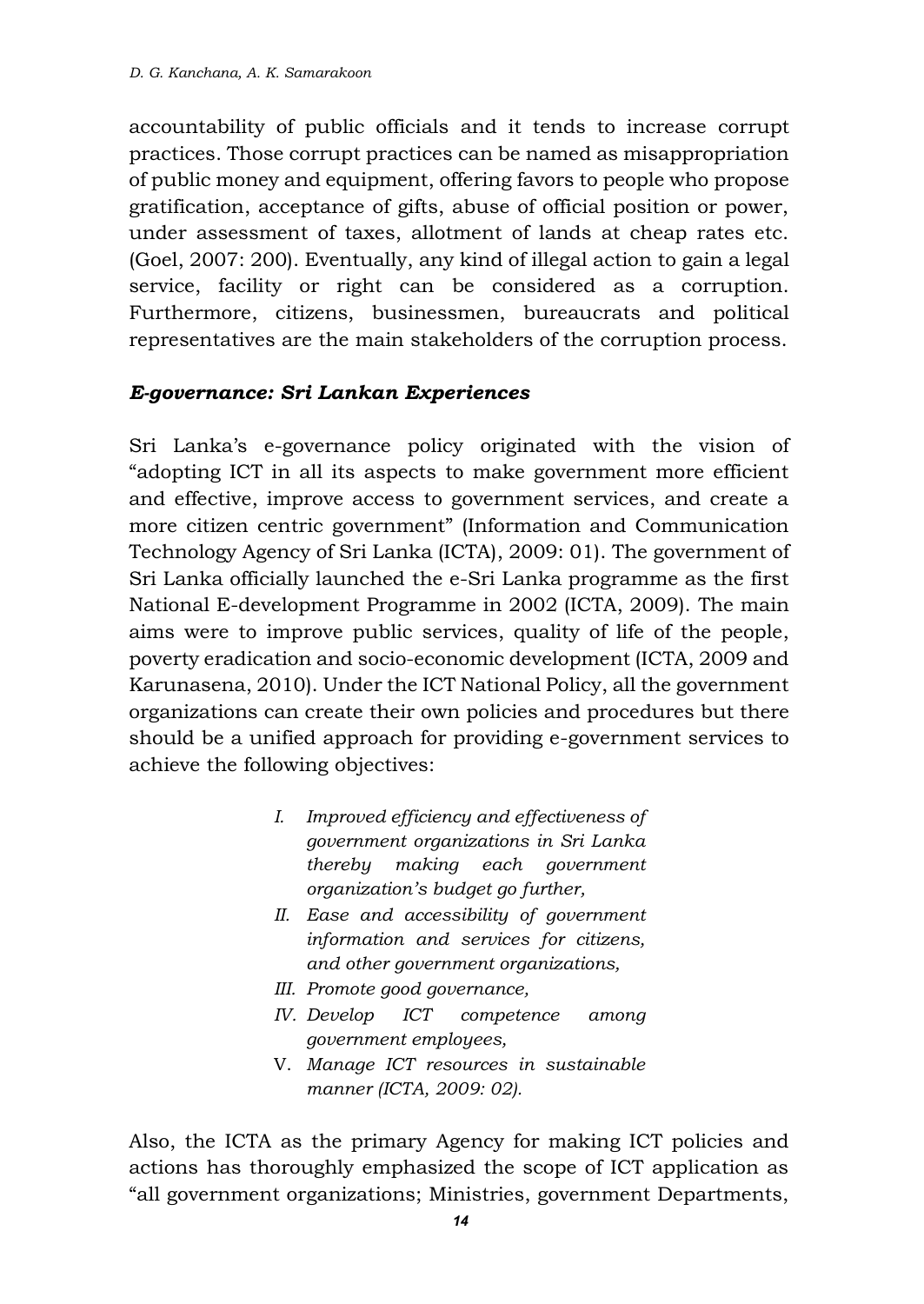Provincial Councils, District Secretariats, and Divisional Secretariats and Local Authorities, Government Corporations, Statutory Bodies, and Companies fully owned by government" (ICTA, 2009:03). Its egovernment initiatives have been established as an integrated approach. It means that ICT application through one sector alone does not benefit in achieving the desired targets. It must include varieties of stakeholders as the beneficiaries as well as the key supporters to enable the country's long-term development while ensuring broad ownership and long-term sustainability (Rainford, n.d.). Thus, Sri Lankan government's broader aspects of egovernance can be shown in Figure 04. The government has initiated e-governance by ensuring both capacities of human resources and infrastructure at the same time. It means, without improving the human literacy level on ICT, the implementation of ICT comes to nothing. The continuation of ICT infrastructure development is also essential for the continuation of e-services.



(Source: Rainford, n.d: 05).

**Figure 4:** Design of e-Sri Lanka

Thus, some of the government organizations and their e-services can be tabulated as follows: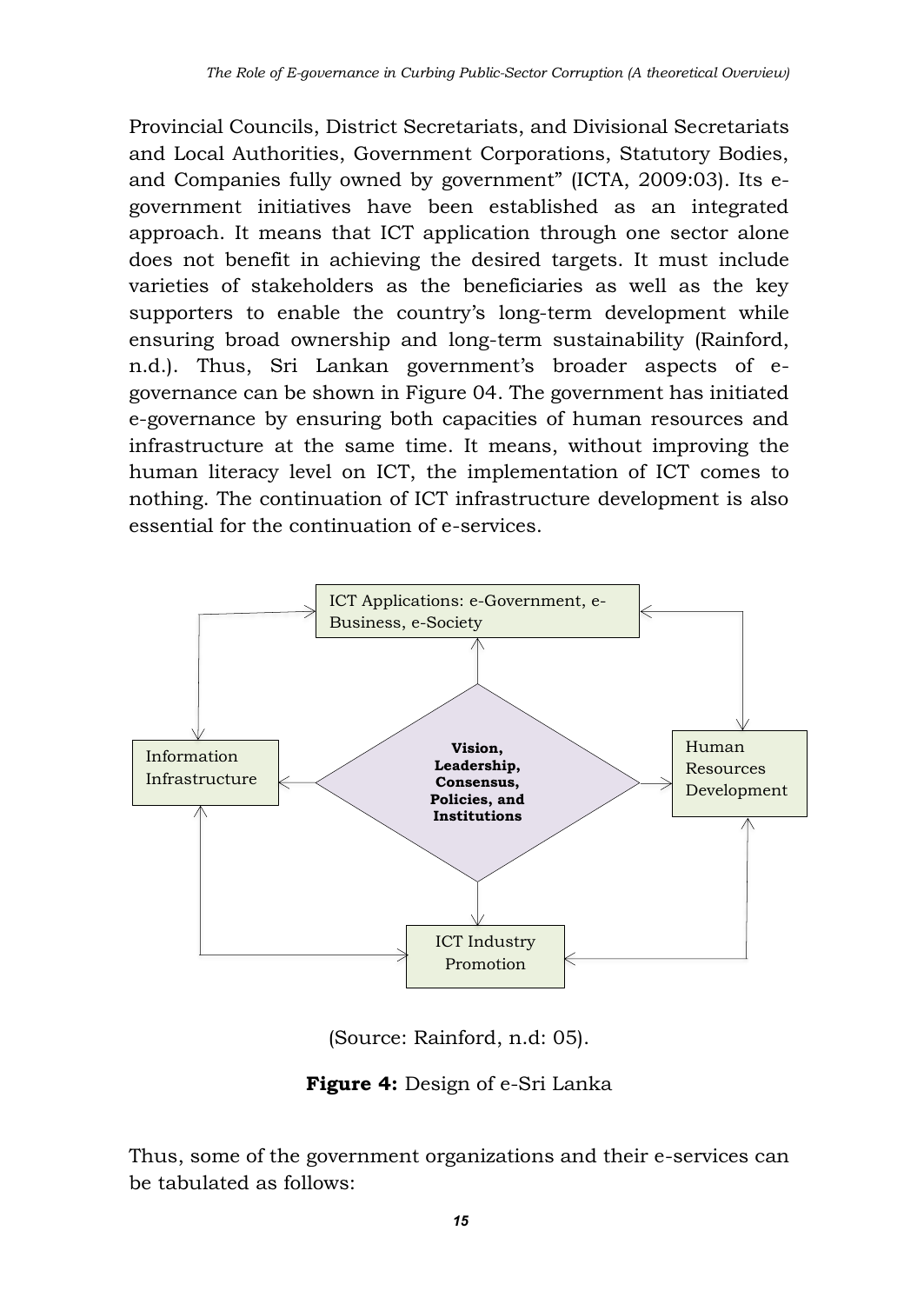| <b>Government Organization</b>              |                | <b>E-services</b>                                                                                                |  |  |
|---------------------------------------------|----------------|------------------------------------------------------------------------------------------------------------------|--|--|
| Mahaweli Authority of Sri<br>Lanka          | $\mathbf{1}$   | Inquiry (SMS based) on reservoirs'<br>storage details                                                            |  |  |
| Department of Examinations                  |                | Issuance of certificates and copies.                                                                             |  |  |
|                                             |                | Application for re-correction.                                                                                   |  |  |
| National Water Supply and<br>Drainage Board |                | Billing and payment history and<br>bill payments.                                                                |  |  |
| Sri Lanka Bureau of Foreign                 |                | Examination results.                                                                                             |  |  |
| Employment                                  | 6              | Employment opportunities.                                                                                        |  |  |
|                                             | $\overline{7}$ | Payment service.                                                                                                 |  |  |
| Sri Lanka Railways                          | 8              | Purchase of Tender Documents.                                                                                    |  |  |
| Sri Lanka Tea Boards                        | 9              | Reasonable Price Inquiry.                                                                                        |  |  |
|                                             | 10             | Elevation average price inquiry.                                                                                 |  |  |
| Merchant Shipping Division                  |                | Issuance/renewal of Shipping<br>Agent License.                                                                   |  |  |
|                                             |                | Issuance/renewal of Container<br>Operator License.                                                               |  |  |
|                                             | 13             | Issuance/renewal of Freight<br>Forwarders' and Non-vessel<br><b>Operating Common Carrier</b><br>(NVOCC) License. |  |  |
|                                             | 14             | Vessel-wise License Issuance.                                                                                    |  |  |
|                                             | 15             | Addition of Principals' License<br>Issuance.                                                                     |  |  |
| Department of Labor                         | 16             | View and change EPF profile.                                                                                     |  |  |
| (Employee Provident Fund<br>Activities)     | 17             | View EPF account details.                                                                                        |  |  |
|                                             | 18             | View refund status.                                                                                              |  |  |
|                                             | 19             | View housing loan details.                                                                                       |  |  |

## **Table 1:** Government Organizations and their e-services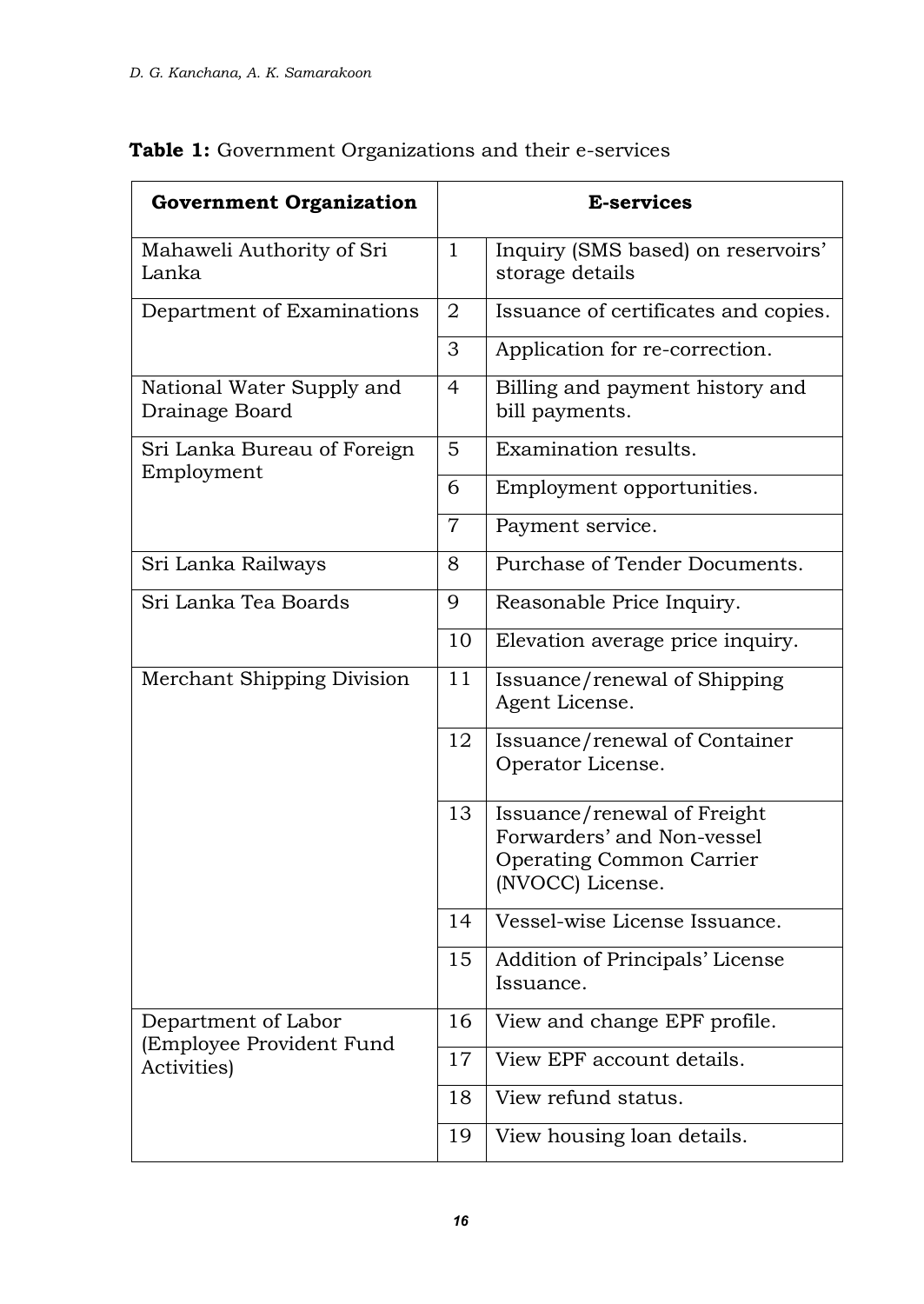| Department of Government<br>Factory | 20 | Purchase of Tender Documents.                                    |
|-------------------------------------|----|------------------------------------------------------------------|
| Department of Motor Traffic         | 22 | Online Purchase of Vehicle<br>Information.                       |
|                                     | 23 | View ongoing vehicle registration<br>number by vehicle category. |

(Source: ICTA, 2012: 26-27).

# **Results and discussion**

### *The strength of E-governance in diminishing the monopoly of power and the exercise of discretion*

Theoretically it is very clear that the usage of ICT will decline the misuse of monopoly of power and exercise of discretion by public sector officials. Now the discussion will move towards examining how that could happen using the data related to the Sri Lankan context.

As shown in the Figures 01 and 02, e-government initiatives promote an interaction between the different types of stakeholders such as the political representatives, administrators, citizens, technical supporters, private sector institutions, businessmen etc. Because of the engagement of many stakeholders in decision making and implementation, there is no space for the government monopoly resulting in its gradual reduction. The e-government policy of the Sri Lanka has been positively supported to its capacity building process as a prerequisite to the development since it has initiated egovernance following both top-down and bottom-up approaches. The top-down approach is used to change the traditional administrative culture into e-culture by changing the traditional administrative mindsets. The bottom-up approach encourages the participation of other stakeholders while enabling them through the terms of ICT skills and providing varieties of services, facilities, etc. Because of this G2C and G2B interactions, in other words, when the government activities are open to the citizens and businesses, the use of discretion of officials is decreased.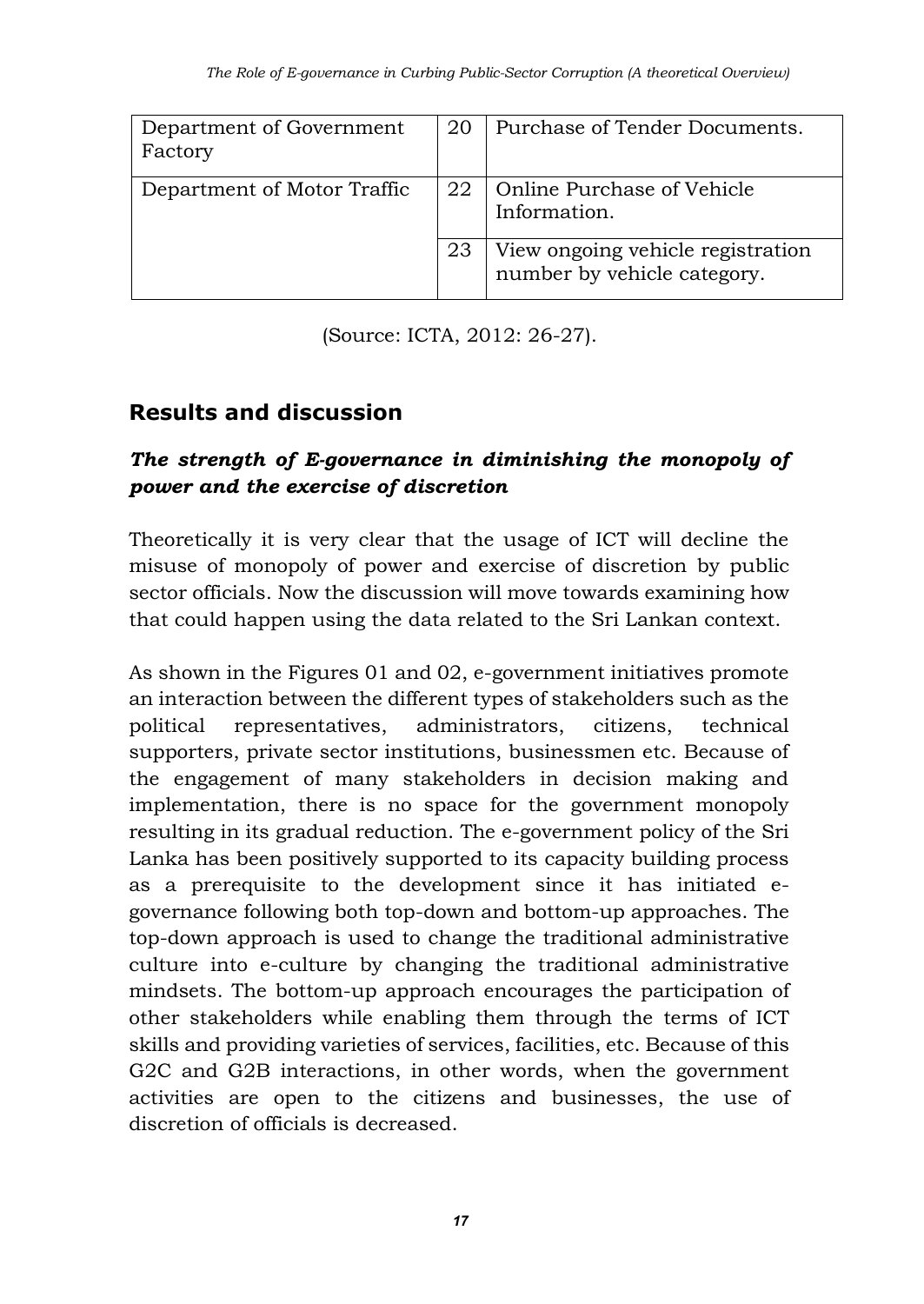E-governance benefits in measuring the performances of public officials with facts and information. Therefore, it reduces the space for the misuse of power for illegal activities. E-governance helps to create the office environment to initiate Performance Management Processes (PMP). PMP is not a single task and it consists of a number of efforts to make the office environment like 'pay for work'. When there is a system to measure and evaluate the performances of workers, individually as well as collectively, as a group or an institution, it motivates people and makes them more competitive. It helps to develop moral sense and shame on illegal activities. It makes the workers more accountable and responsible for their performances. Before the establishment of e-government policies in Sri Lanka, the administrative culture was very rigid to change. Due to different types of technological improvements, people-friendly public offices and effective services with more confidence and trust can be seen.

E-governance is a prerequisite to implement Citizens' Charter in the public sector. It can easily inform citizens through electronic media and it helps to create a strong relationship between public sector workers and common people. Before the implementation of Citizens' Charter, the right for information and its transparency are required. When a government attempts to follow and establish the basic egovernance initiatives, it is automatically creating the necessity of free channels to access information. These types of actions strategically lead to a corruption free society. When the common people and other stakeholders know how the public-sector institutions function according to the rules and administrative procedures, they will also follow the proper channels for the services and that will also help to reduce the level of corruption in the public sector. For example, according to the E-Government Development Index (EGDI) of the United Nations E-government Survey-2014 (United Nations Department of Economic and Social Affairs, 2014) most of the public-sector corruption exists in the governments' procurement activities and they have reduced successfully through the implementation of e-governance in countries such as Australia, Canada, Singapore, Republic of Korea etc.

As a further step of its e-governance policy Sri Lanka introduced the Citizens' Charter in 2008 (Public Administration Circular No. 05/2008, Ministry of Public Administration and Home Affairs, 2008)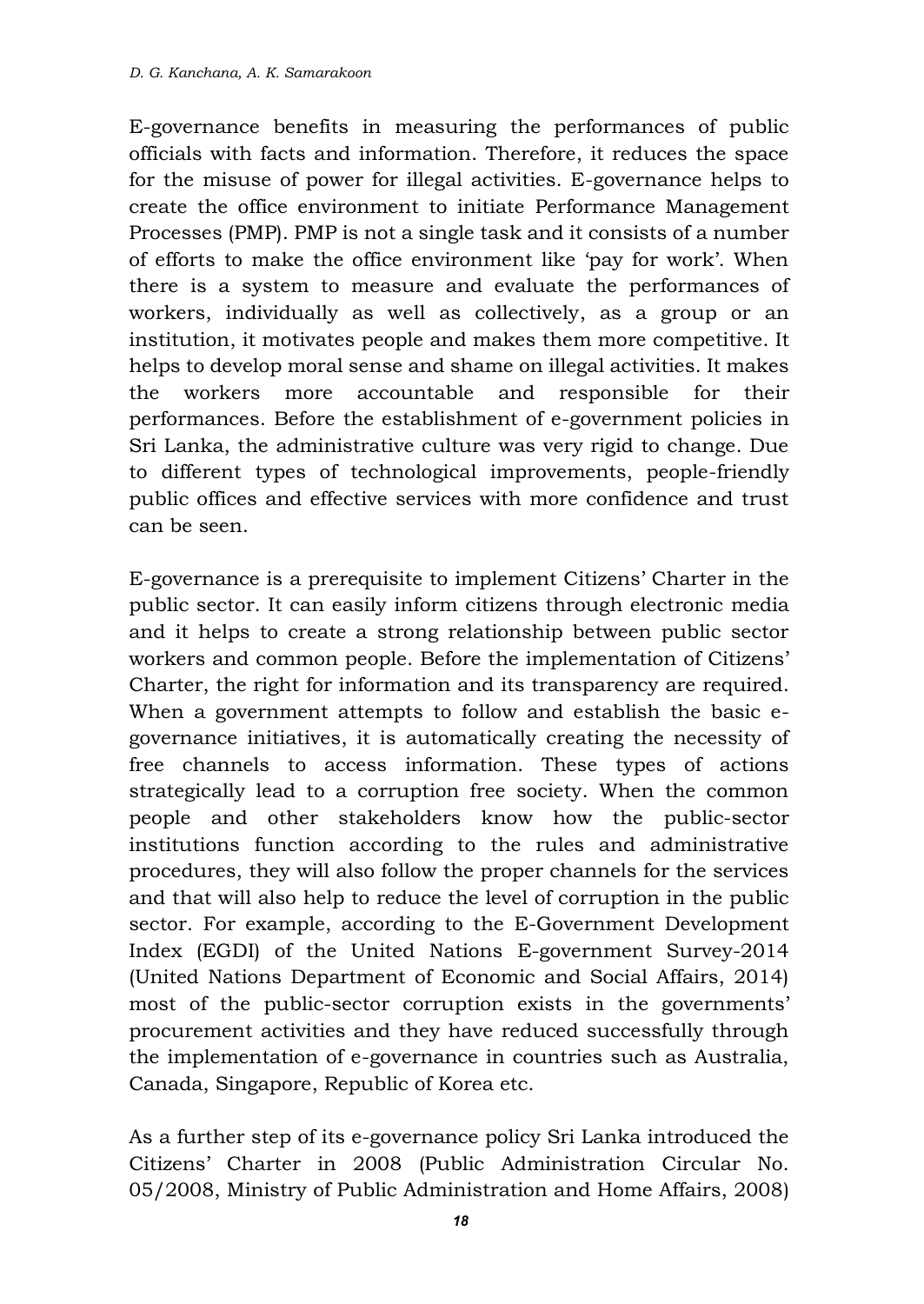which positively encourages public organizations to be more responsive to the public. Furthermore, due to its e-procurement services, the relationship with the private sector has increased and there is a discernible reduction in the corrupt practices such as accepting bribes, nepotism, concealing merit-based competitions, undue delays, etc.

The Sri Lankan government has made significant progress towards enhancing online portals and as a result is currently ranked the 79th in the world and the first in South Asia. It is within the top 20 countries in Asia according to the United Nations E-government Survey 2016 (United Nations Department of Economic and Social Affairs, 2016). Its e-government policies have expanded to all segments of the population by offering services to everyone. According to the E-Government Development Index (EGDI), countries are grouped into four categories. Table 02 depicts how Sri Lanka and other South Asian Countries are grouped according to this index.

| Very High<br><b>EGDI</b> ) More<br>than 0.75 | High (EGDI)<br>Between 0.50<br>and 0.75 | Middle (EGDI)<br>Between 0.25<br>and 0.50 | Low (EGDI)<br>Less than<br>0.25 |
|----------------------------------------------|-----------------------------------------|-------------------------------------------|---------------------------------|
|                                              | Sri Lanka                               | India                                     | Afghanistan                     |
|                                              |                                         | Maldives                                  |                                 |
|                                              |                                         | Bangladesh                                |                                 |
|                                              |                                         | Bhutan                                    |                                 |
|                                              |                                         | Nepal                                     |                                 |
|                                              |                                         | Pakistan                                  |                                 |

**Table 2:** South Asian Countries grouped by EGDI-2016

(Source: United Nations Department of Economic and Social Affairs, 2016: 109).

## *Issues of e-governance in Sri Lanka*

Sri Lankan society displays a distance of power between different social groups (Hofstede, 2010). It can be seen at different levels such as between political representatives, bureaucrats, common people as well as government and private sector stakeholders. This societal gap has led to corruption due to lack of communication, less competition and transparency. The bureaucrats enjoy an increase in their power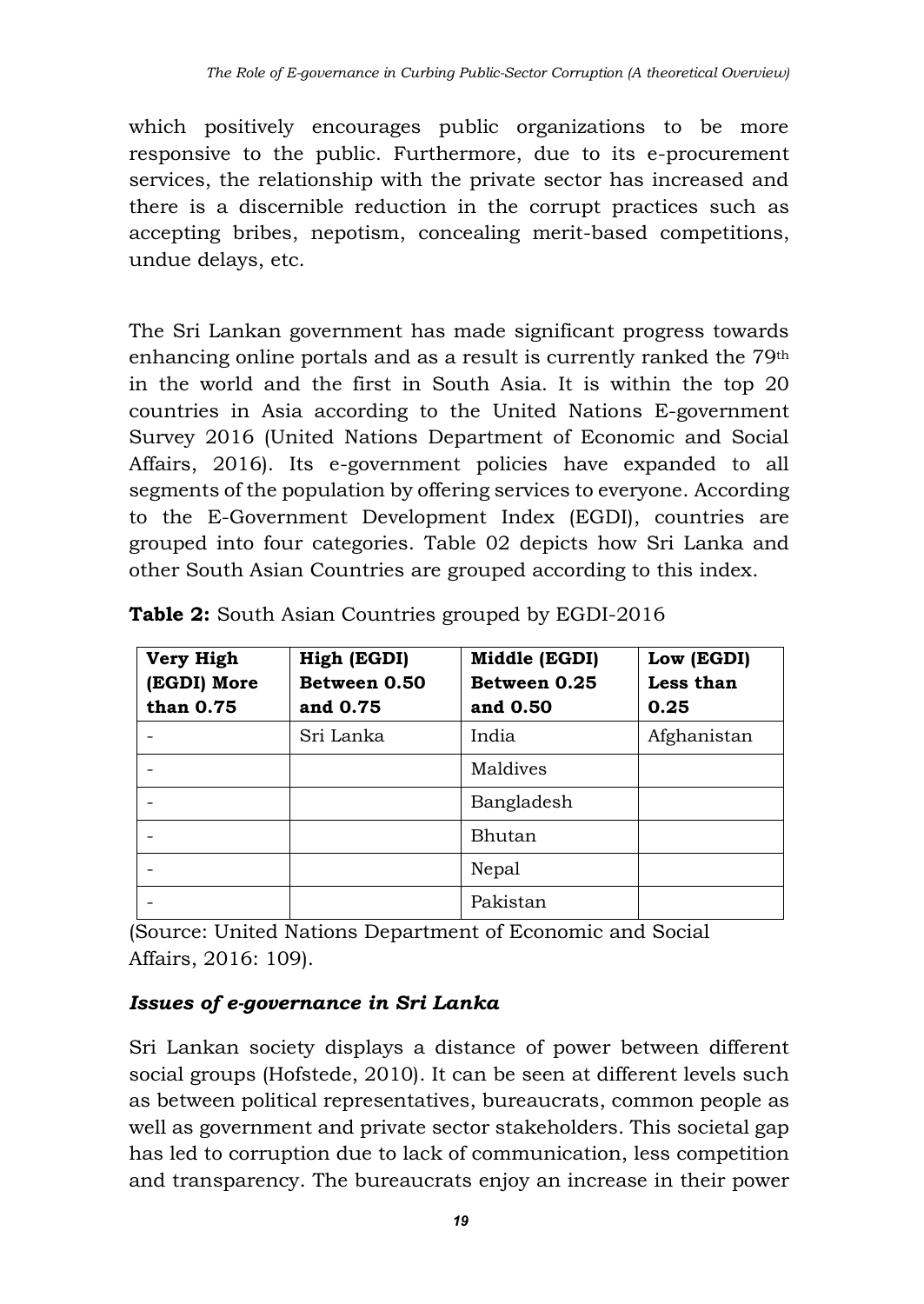over the people that results from the rigid laws and regulations. For example, tax inspectors or regulators have higher incentives to engage in corrupt practices (Iqbal and Seo, 2008: 59). The Sri Lankan e-culture is yet to transform the traditional characteristics of bureaucracy into a citizen-friendly good service delivery system.

Though Sri Lanka comparatively scored high in the Corruption Perception Index (CPI) as depicted in the following table, it is an open secret that there is widespread of corruption in Sri Lanka among high ranking government officials, politicians and others in the higher echelons of power (Transparency International, 2013). Thus, much of the central level development project planning and implementation fail to provide a picture of certainty for the common people who do not have access to information on the short and long-term outcomes, the sponsors and the negotiation process. By and large, the government has still failed to establish a machinery to prevent corruptions that exist in the higher levels of the development scenario.

| <b>Name of the Country</b> | Rank | <b>Score</b> |
|----------------------------|------|--------------|
| Sri Lanka                  | 91   | 37           |
| India                      | 94   | 36           |
| Bangladesh                 | 136  | 27           |
| Nepal                      | 116  | 31           |
| Pakistan                   | 127  | 28           |
| Afghanistan                | 175  | 08           |
| Bhutan                     | 31   | 63           |

*T***able 3:** Corruption in the Public Sector: Country Ranks & Scores

(Source: Transparency International, 2013).

Though e-culture plays a vital role in curbing corruption at different levels of the public-sector institutions, many of the traditional administrators resist the new culture. They appear to be reluctant to perceive new technologies and do not believe in the functions of the electronic tools. Therefore, it has mostly resulted in wastage of public funds.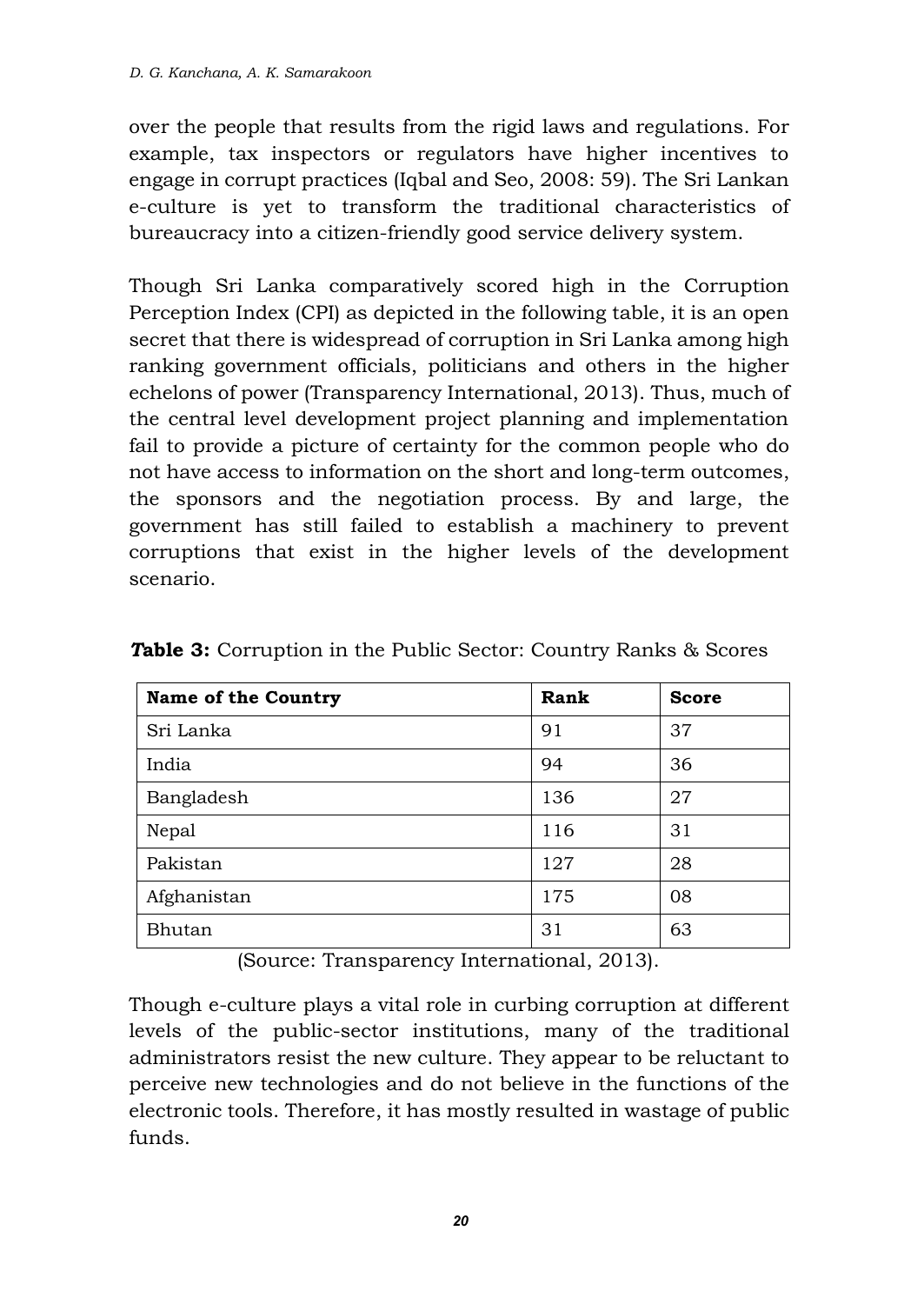Moreover, a continuous process to maintain and update the services of the electronic infrastructure facilities in many public-sector institutions cannot be seen and this situation endangers the continuation of e-government policies resulting in unregulated corruption. On the other hand, public officials tend to be more involved in purchasing activities by highlighting the need of electronic equipment than putting them for right usage. Purchasing is the main path leading to corrupt practices involving the role of a middleman between the buyer and seller. This is a highly recognized corrupt practice in the local government institutions of Sri Lanka (Kanchana, 2016: 10). Public officials often use the breakdown of technology as an excuse to avoid their duties properly and to delay public services to the people. Due to the discontinuation of the usage of electronic tools, sometimes, most of the essential data may be lost prior to the auditing activities and, thus, those situations have led to a high degree of corruption.

It is not easy to measure the degree to which extent the discretion power can be used by a public official. It occasionally depends on the seniority, experiences, organizational and personal values, etc. When a public official tends to use discretion power for gaining personal benefits, there should be a proper machinery to track it. Most of the developing countries like Sri Lanka are suffering from a lack of control of the discretion of power of the government officials. Because of this discretion of government officials, especially, those who are attached to the security forces, most of human rights violations can be seen. When people try to find solutions for their injustices, monopoly of power of the government is used to dominate the processes and procedures.

Further, at the lower level of administration there is a high level of corruption; for instance, the field officers working on the issues of lands, revenue collecting, road cleaning, town maintenance etc. It is not easy to prevent corruption-related activities through egovernance. Delaying and unnecessary bargaining for deliveries of services also cause corruption. Such illegal practices are very much found among village level public officials such as *Grama Niladhari, Samurdhi* Officer and Technological Officers, etc. Further, corrupt practices can be seen not only at the point of delivery of public services but also at the decision-making levels, between political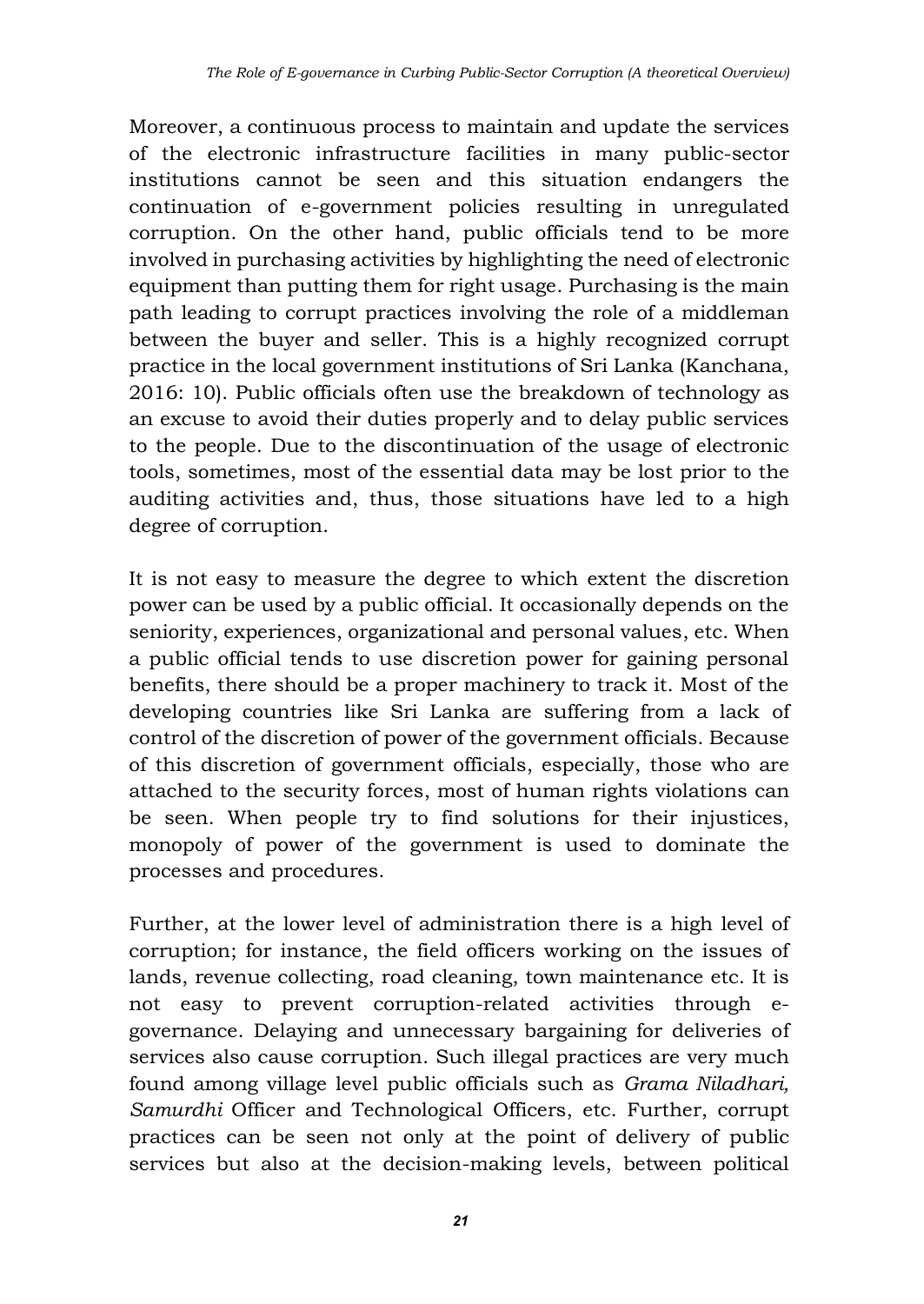representatives and public officials. In such instances e-governance has failed to curb corruption in Sri Lanka.

E-governance in Sri Lanka is challenged due to various factors such as lack of well-trained public officials and inadequacy of supervision done by the expert panels on technology, and inadequate alternative solutions for frequent failures of technology and lack of regular training of public sector officials on trouble-shooting the system errors which occur when online services are provided to the public and the heavy workload of public officials of many of the provincial level institutions. When there are overburdening pressures on duties which are not properly defined, public officials are unable to maintain continuous updates on online services. That overburdened work environment influences further corrupt practices.

There is still a gap between central and provincial level public administration. The implementation of e-governance has not bridged that gap totally. E-governance through ICT should not only be available for the central government activities but it should be available for the provincial level activities as well. Unavailability of equal access to e-governance by all the citizens of the country is a major repercussion of the digital-divide which needs to be addressed with careful consideration on the income level of the people. Also, there should be a linking process through e-practices to prevent overlapping of public services. Though there are many activities which can be done as paperless e-services, public officials do not have enough confidence to be adaptive with them due to inadequate technological support.

Nevertheless, it is not possible to ensure e-governance without the implementation of the Right to Information Act (RTI). Gartner's Egovernance Maturity Model shows the major phases of e-governance as a process and implementation of those phases in Sri Lanka suffered a lot because of the lacks in right to access information. The Act was enacted in 2016 and a proper implementation mechanism is yet to be found. Because of the delay of its proper implementation, most of the civil society organizations, media channels and common people have not been able to receive proper e-governance services. Moreover, this kind of lacks in disclosure of information facilitates corruption at the higher levels of decision making. However, in the future, the Right to Information Act, No. 12 of 2016 (Democratic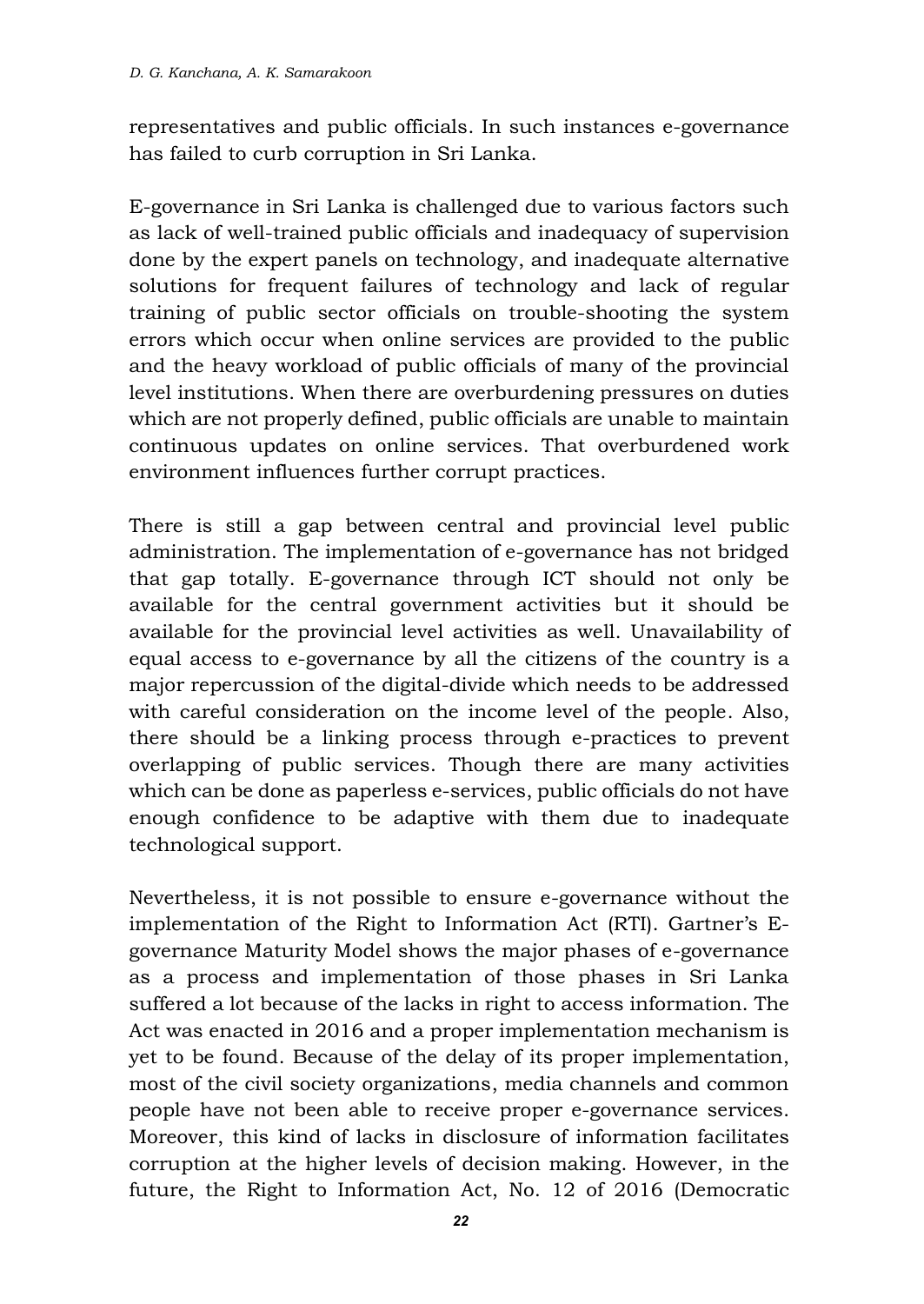Socialist Republic of Sri Lanka, 2016) will facilitate the implementation of the 2nd, 3rd and 4th phases of e-governance maturity model.

The active participation of people in decision making and implementation in Sri Lanka is still a myth. Though there are online channels to convey the messages to public institutions, people know that those channels are only for display purposes. An interactive system which accepts people's feedback positively and considers them as serious matters requiring urgent attention is necessary for a transparent democratic process. In a way, it can be argued that the Public-Private Partnership is the main way to achieve e-governance targets and to avoid the difficulties caused due to technological and other shortcomings of the government. The government has not yet fully tested its capability or opened enough access to private stakeholders either. Therefore, many of the technological barriers, threats, inefficiencies can be seen in e-governance of Sri Lanka.

# **Conclusion**

The use of e-governance in curbing corruption can be considered as a partial tool and is not a comprehensive solution to reduce the monopoly of the government. Political commitment is a must to the successful implementation of ICT. Sri Lanka's e-governance policy suffers considerably since it lacks a strong political commitment and due to prevalence of administrative malpractices. The administrative malpractices refer to the characteristics such as "resistance to change, rigid adherence to rules, reluctance to delegate authority, sycophancy toward superiors, "target" mentality, indifference to the standards of efficiency, ignorance of the purposes behind regulations, generalist-elitist orientation combined with hostility toward technology, overstaffing, corruption, xenophobia, and nepotism" (Caiden,1991:488). Sri Lanka's administrative culture still has not deviated from these negative qualities. E-governance is the main alternative solution to curb corruption and it needs time to be established within the society. The role of e-governance in curbing corruption depends on the success of its institutional establishment to the political system. It cannot address corruption directly and its first role is to change the societal mindset into e-culture. However, in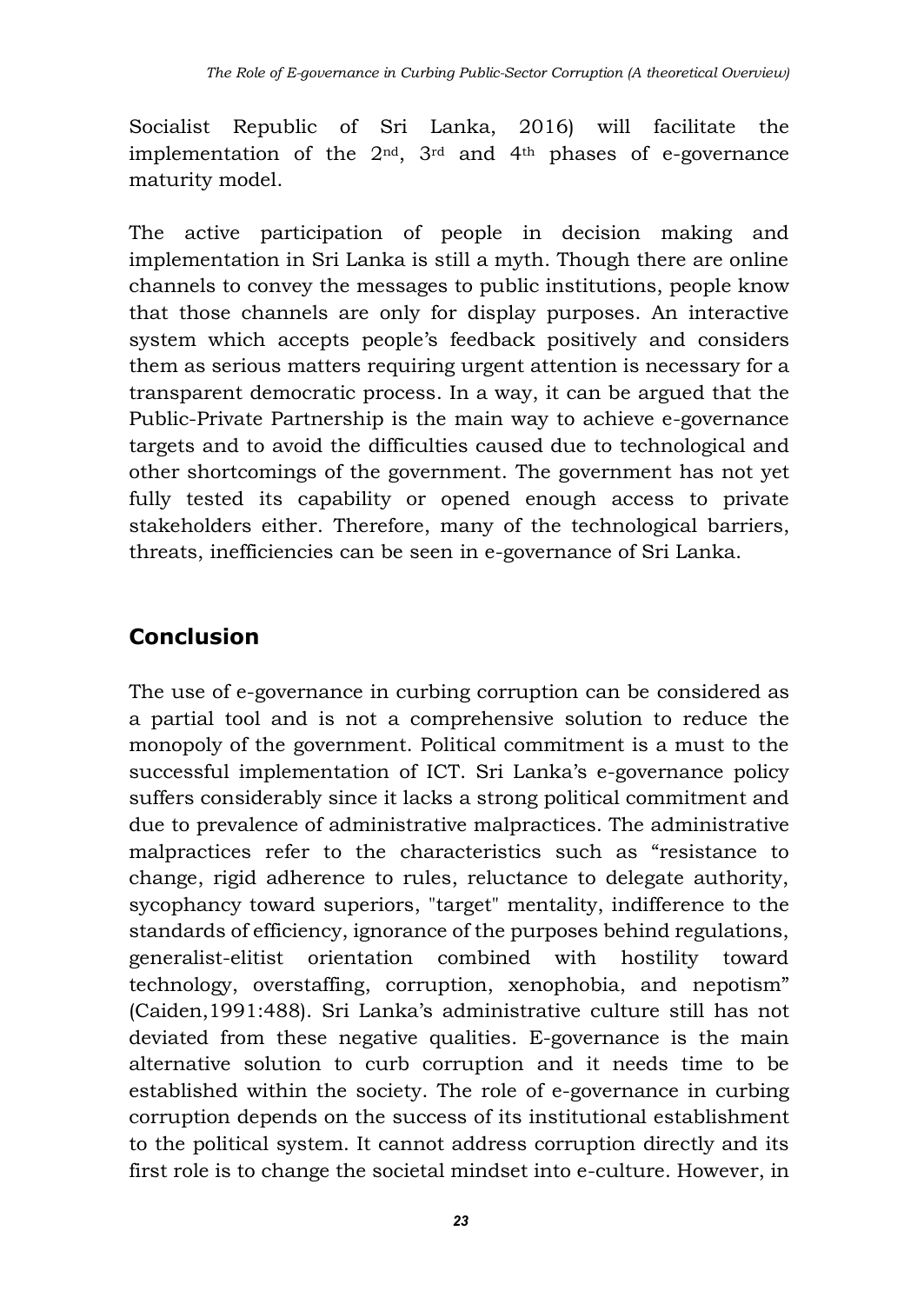general, e-governance plays an important role in curbing publicsector corruption and it has demonstrated successful outcomes in comparison to other public-sector reforms in Sri Lanka.

## **References**

- Azfar, Omar, Lee, Young and Swamy, Anand, (2001). The Causes and Consequences of Corruption. *Annals of the American Academy of Political and Social Science*. Vol. 573. Sage Publications, Available Online at: http://www.jstor.org/stable/1049014 [Accessed:25/10/2014][.https://doi.org/10.1177/000271620](https://doi.org/10.1177/000271620) 157300103
- Backus, Michiel, (2001). *E-Governance and Developing Countries: Introduction and examples*, Research Report, No. 3, April 2001, Available Online at: <http://www.bibalex.org/> Search4Dev/files/288383/119334.pdf [Accessed on: 25.10.2014].
- Caiden, Gerald E., (Nov.-Dec.,1991). What Really Is Public Maladministration? *Public Administration Review*, Vol. 51, No. 6, pp. 486-493. Published by: Wiley, Available Online at: http://www.jstor.org/stable/976599.[Accessed:16/06/2014]. https://doi.org/10.2307/976599
- Democratic Socialist Republic of Sri Lanka, (2016). Right to Information Act, No. 12 of 2016. Available Online at: https://www.rti.gov.lk/images/resources/RTI\_Act\_Sri\_Lanka \_E.pdf [Accessed on 21/11/2017].
- Goel, S. L., (2007). *GOOD GOVERNANCE: AN INTEGRAL APPROACH.* New Delhi: Deep & Deep Publications Pvt. Ltd.
- Hofstede, Geert, Hofstede, Gert Jan and Minkov, Michael., (2010). *Culture and Organizations; Software of the Mind*. New York: McGraw- Hill.
- Information and Communication Technology Agency of Sri Lanka (ICTA). (2009). Policy and Procedures for ICT Usage in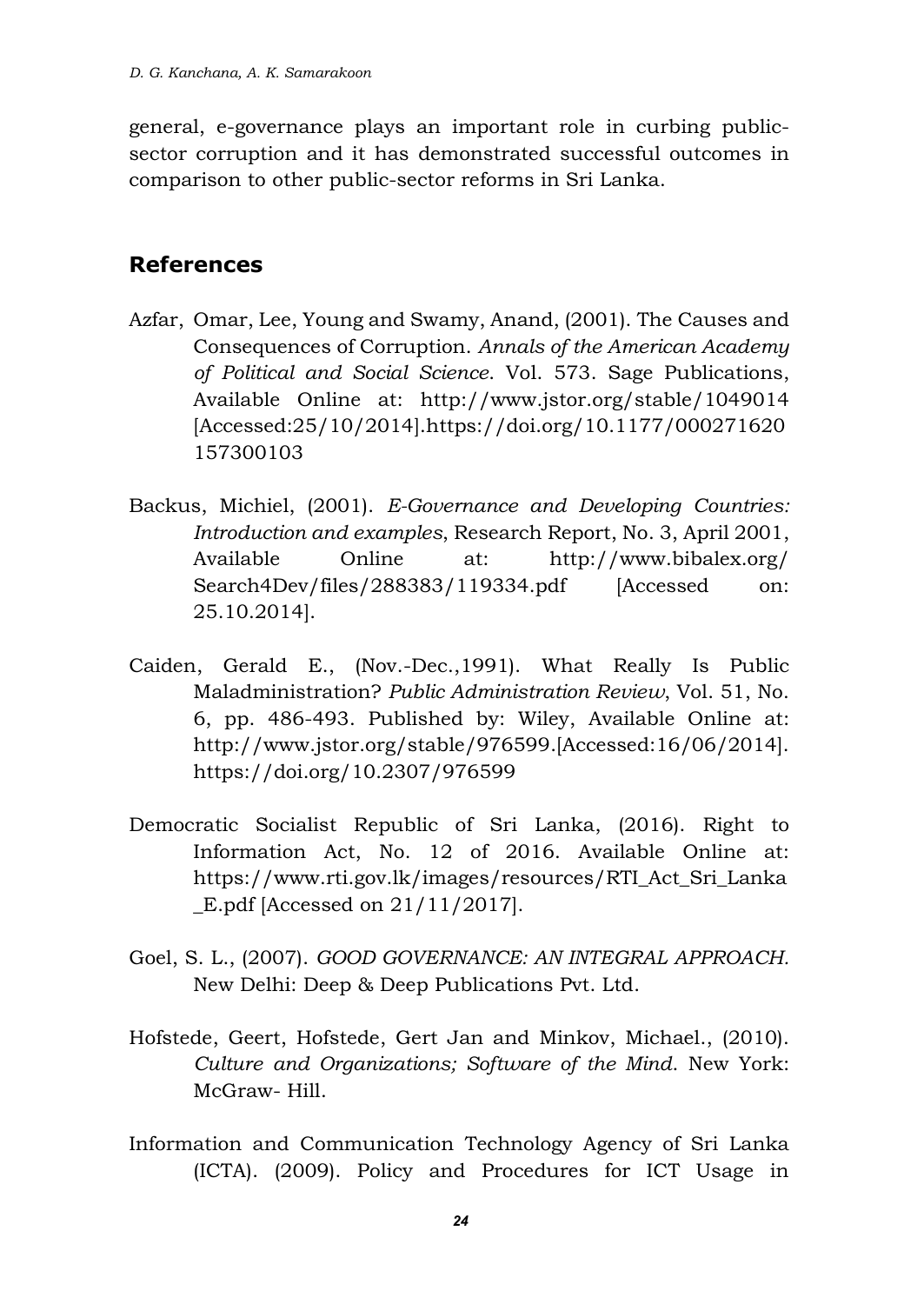Government (e-Government Policy). Available Online at: http://www.icta.lk/attachments/759\_ICT\_Policies\_and\_Proc edures for Government V 9 English Jan 08 2010.pdf [Accessed on: 27/10/2014].

- Information and Communication Technology Agency of Sri Lanka (ICTA). (2012). *Annual Report 2012.* Available Online at: http://www.icta.lk/images/icta/ICTA-Annual-Report 2012.pdf [Accessed on: 05/11/2014].
- Lee, Eunhee. (2017). "The Impact of E-government on Corruption Control". MARTIN School of Public Policy & Administration, Available Online at: [http://martin.uky.edu/sites/martin.](http://martin.uky.edu/sites/martin.%20uky.edu/files/Capstone_Projects/Capstones_2017/Lee.pdf) [uky.edu/files/Capstone\\_Projects/Capstones\\_2017/Lee.pdf](http://martin.uky.edu/sites/martin.%20uky.edu/files/Capstone_Projects/Capstones_2017/Lee.pdf) [Accessed on: 20/11/2017].
- Iqbal M., Sohel. and Seo, Jin-Wan. (2008). E-Governance as an Anti-Corruption Tool: Korean Cases*.* Available Online at: [http://www.karis21.or.kr/karis21admin/adaction/down/03I](http://www.karis21.or.kr/karis21admin/adaction/down/03Iqbal_Seo.pdf) [qbal\\_Seo.pdf.](http://www.karis21.or.kr/karis21admin/adaction/down/03Iqbal_Seo.pdf) [Accessed on: 25/10/2014].
- Kanchana, Dodan Godage. (2016). "Accountability in Local Government Institutions in Sri Lanka: A Study on Hali-Ela Pradeshiya Sabha". *South Asian Journal of Social Sciences (SAJSS)*: Vol. 1, Issue 1, Bangladesh: South Asian Youth Research Initiatives for Development (SAYRID), Available Online at: <http://www.sajss.sayrid.org/> [Accessed on: 30/03/2017].
- Karunasena, Kanishka. and Deng, Hepu. (2010). "Exploring the Public Value of e-Government: An Empirical Study from Sri Lanka". 23rd Bled eConference eTrust: Implications for the Individual, Enterprises and Society, Bled, Slovenia, Available Online at: [https://domino.fov.unimb.si/proceedings.nsf/0](https://domino.fov.unimb.si/proceedings.nsf/0%20/89113f16ffd4e6e7c1257757003bfa7b/$FILE/2_Karunasena.pdf) [/89113f16ffd4e6e7c1257757003bfa7b/\\$FILE/2\\_Karunasena](https://domino.fov.unimb.si/proceedings.nsf/0%20/89113f16ffd4e6e7c1257757003bfa7b/$FILE/2_Karunasena.pdf) [.pdf](https://domino.fov.unimb.si/proceedings.nsf/0%20/89113f16ffd4e6e7c1257757003bfa7b/$FILE/2_Karunasena.pdf) [Accessed on: 30/10/2014].
- Klitgaard, Robert. (1988). *Controlling Corruption*. Berkeley, CA: University of California Press.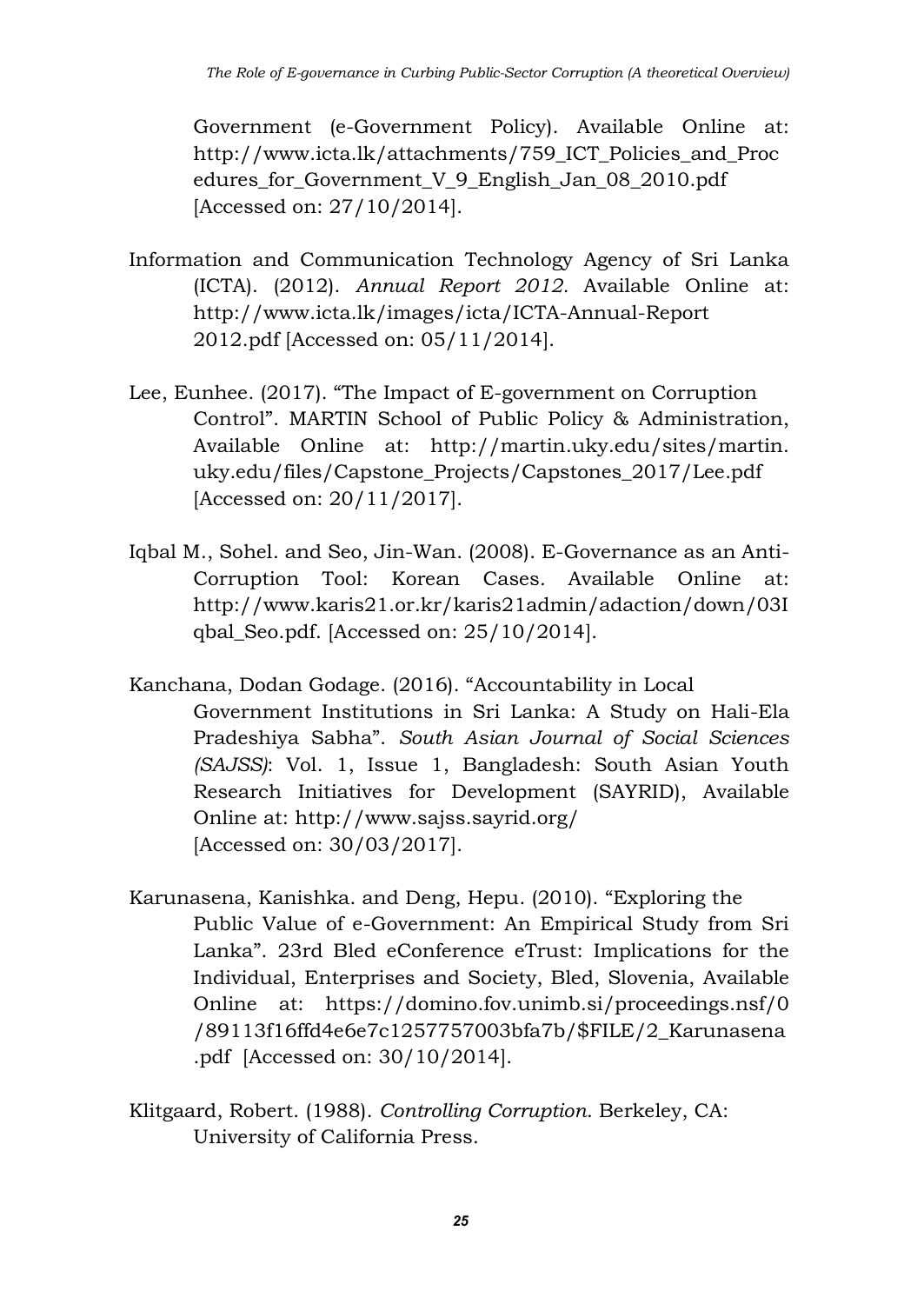- Ministry of Public Administration and Home Affairs. (2008). *Public Administration Circular No. 05/2008.* Available Online at: [http://www.pubad.gov.lk/web/eservices/circulars/2008/E/](http://www.pubad.gov.lk/web/eservices/circulars/2008/E/05-2008(e).pdf) [05-2008\(e\).pdf.](http://www.pubad.gov.lk/web/eservices/circulars/2008/E/05-2008(e).pdf) [Accessed on: 15/09/2014].
- Ministry of Public Administration and Home Affairs. (2011). *Performance Report and Annual Accounts.* Available Online at: [http://www.parliament.lk/papers\\_presented/09102012/perf](http://www.parliament.lk/papers_presented/09102012/performance_report_annual_accounts_ministry_of_public_administration_home_affairs_2011.pdf) [ormance\\_report\\_annual\\_accounts\\_ministry\\_of\\_public\\_admini](http://www.parliament.lk/papers_presented/09102012/performance_report_annual_accounts_ministry_of_public_administration_home_affairs_2011.pdf) [stration\\_home\\_affairs\\_2011.pdf.](http://www.parliament.lk/papers_presented/09102012/performance_report_annual_accounts_ministry_of_public_administration_home_affairs_2011.pdf) [Accessed on: 15/09/2014].
- Palvia, Shailendra C. Jain. and Sharma, Sushil S. (n.d). *E-Government and E-Governance: Definitions/Domain Framework and Status around the World*. Available Online at: [http://www.iceg.net/2007/books/1/1\\_369.pdf](http://www.iceg.net/2007/books/1/1_369.pdf) [Accessed on: 26/10/2014].
- Rainford, Shoban. (n.d). "e-Sri Lanka: An Integrated Approach to e-Government Case Study". Colombo: ICT Agency of Sri Lanka.
- Saxena, Anupama. (Apr.-June, 2005). "E-GOVERNANCE AND GOOD GOVERNANCE: THE INDIAN CONTEXT". *The Indian Journal of Political Science.* Vol. 66, No. 2, pp. 313-328, Published by: Indian Political Science Association, Available Online at:<http://www.jstor.org/stable/41856130> [Accessed: 1/09/2014].
- Shleifer, Andrei and Vishny, Robert W. (1993). "Corruption". *The Quarterly Journal of Economics*, Vol. 108, No. 3, pp. 599-617: Oxford University Press, Available Online at: <http://www.jstor.org/stable/2118402> [Accessed: 25/10/2014]. <https://doi.org/10.2307/2118402>
- Transparency International. (2013). *Curbing Corruption in Public Procurement: A Practical Guide,* Available Online at: [http://www.transparency.org/whatwedo/publication/curbin](http://www.transparency.org/whatwedo/publication/curbing_corruption_in_public_procurement_a_practical_guide) [g\\_corruption\\_in\\_public\\_procurement\\_a\\_practical\\_guide](http://www.transparency.org/whatwedo/publication/curbing_corruption_in_public_procurement_a_practical_guide) [Accessed on 26/10/2014]. [https://doi.org/10.1163/2](https://doi.org/10.1163/)210- 7975\_ hrd-9705-2014014